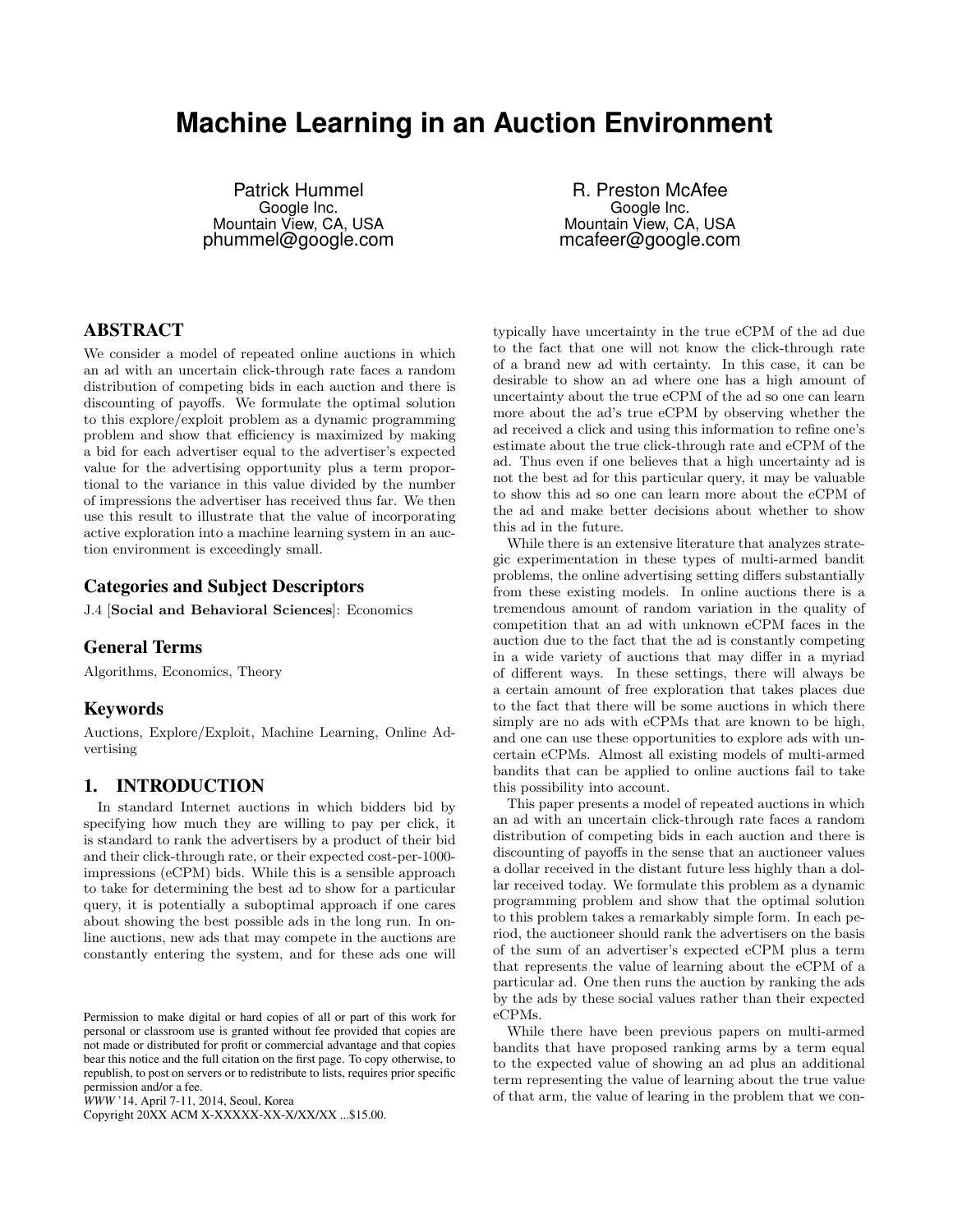sider is dramatically different than the value of learning in standard multi-armed bandit problems. In standard multiarmed problems (e.g. Auer et al. 2002) where there is no discounting of payoffs and no random variation in the competition that an arm faces in a given period, typical solutions involve ranking the ads according to a sum of the expected value of the arm plus a term proportional to the standard deviation in the arm's value. By contrast, we find that the value of learning in our setting is proportional to the variance in an ad's expected eCPM divided by the number of impressions that an ad has received. Thus the incremental increase in the probability that a particular ad is shown varies with  $\frac{1}{k^2}$ , where k denotes the number of impressions this ad has received so far. This is an order of magnitude smaller than the corresponding incremental increase in standard machine learning algorithms. In fact, we show that if we attempted to rank the ads on the basis of the sum of an advertiser's expected eCPM plus a term equal to a constant times the standard deviation in the advertiser's eCPM, the optimal constant in such a ranking scheme would be zero.

A consequence of these small incremental changes in the probability that an ad is shown is that the total value from adding active exploration to a machine learning system in the online auction setting is exceedingly small. Not only does the incremental increase in the probability that a particular ad is shown vary with  $\frac{1}{k^2}$ , but on top of that, the expected payoff increase that one obtains conditional on showing a different ad than would be shown without active learning also varies with  $\frac{1}{k^2}$ . This implies that the total value of adding active exploration to a machine learning system in the setting we consider will vary with  $\frac{1}{k^4}$  for large numbers of impressions  $k$ , an exceedingly small amount.

We further obtain finite sample results illustrating that for realistic amounts of uncertainty in the eCPMs of ads with unknown eCPMs, the maximum total efficiency gain that could ever be achieved by adding active learning to a machine learning system in this auction environment is exceedingly small, typically only a few hundredths of a percentage point. Finally, we empirically verify these findings through simulations and illustrate that adding active learning to a machine learning system in the auction environment we consider only changes overall efficiency by a few hundredths of a percentage point.

Perhaps the most closely related paper to our work is [30]. This paper is the only other paper we are aware of that considers questions related to the value of learning about the eCPM bids of ads with uncertain eCPMs in a setting where there is discounting in payoffs as well as random variation in the quality of the competition that an ad faces from competing ads in the auction. In [30], the authors show that the value of showing an ad with an uncertain eCPM will generally exceed the immediate value of showing that ad because one will learn information about the eCPM of the ad that will enable one to make better ranking decisions in the future. However, in [30], the authors do not attempt to characterize the optimal solution in this setting, as we do in the present paper.

There is also an extensive literature in statistics and machine learning that addresses questions related to multiarmed bandits  $([5], [6], [22], [28])$  as well as some papers that focus specifically on the auction context  $([1], [7], [18], [40])$ . However, none of these papers considers appropriate methods for exploring ads in a context when there is discounting of payoffs, and none of these papers considers appropriate methods for exploring ads when there is random variation in the quality of the competition that an ad faces from competing ads in the auction. The optimal methods for exploring ads in such a scenario turn out to be completely different from any of the methods considered in any of these previous papers, and as such, our work is completely different from existing machine learning literature.

Finally, there is an extensive literature within economics related to questions on strategic experimentation. Within economics, this literature has considered a variety of questions including consumers trying to learn about the quality of various products ([11], [12], [13]), firms trying to learn about the demand curve  $([3], [19], [24], [31], [35])$ , learning to play repeated games ([4], [21]), learning about untried policies in a political economy setting ([17], [37]), learning from the actions of others  $([8], [20], [38])$ , as well as general theoretical results on experimentation ([2], [9], [14], [15], [16], [25], [26], [32], [34], [36], [39]). However, the economics literature has not considered strategic experimentation in the online auction setting, as we do in the present paper.

#### 2. THE MODEL

There is a new ad with an uncertain eCPM that will bid into an auction with competing advertisers. Throughout we let  $x$  denote the actual, unknown value for showing the new ad and z denote the bid that this ad places in the auction (on an eCPM scale). We also let  $k$  denote the number of impressions the ad has received so far. Finally we assume that the ad has some underlying type  $\theta^*$  in the set  $\Theta$ , where Θ denotes the set of all possible types of the ad. One can think of  $\theta^*$  as representing all possible qualities of the ad that are relevant towards determining the eCPM of the ad such as the clickability or the quality score of the ad.

For any fixed type of the ad,  $\theta^*$ , there will be an associated eCPM of the ad. We allow for the possibility that, even if the underlying type of the ad is known and fixed, the eCPM of the ad may evolve over time as the ad is shown. This is relevant, for instance, with wear-out of ads. For certain ads, even if the underlying type or quality of the ad is known with certainty, it is possible that this ad will lose its effectiveness over time if the ad is shown over and over again because users become used to the ad and are less inclined to click on the ad than before. Thus for any fixed type of the ad,  $\theta^*$ , there is some associated eCPM of the ad  $x(\theta^*, k)$  that depends both on the underlying type of the ad as well as the number of impressions the ad has received so far.

While our model allows for the possibility of wear-out of an ad, empirical studies of wear-out in online advertising suggest that this wear-out is exceedingly small for ads that have already been shown a large number of times [29]. In our paper, we model this by assuming that  $x(\theta^*, k)$  –  $x(\theta^*, k+1) = o(1/k)$  for all possible underlying types of the ad,  $\theta^*$ . Our formulation also implicitly assumes that the number of impressions an ad has received can influence the ad's eCPM, but not when these impressions occurred. While this assumption may not be perfect in every situation, it seems reasonable in situations where overexposure is the reason that the number of impressions an ad has received influneces the ad's eCPM, and it is a standard assumption in the multi-armed bandits literature.

At any given point in time, the auctioneer does not necessarily observe the exact type of the ad. Instead the auction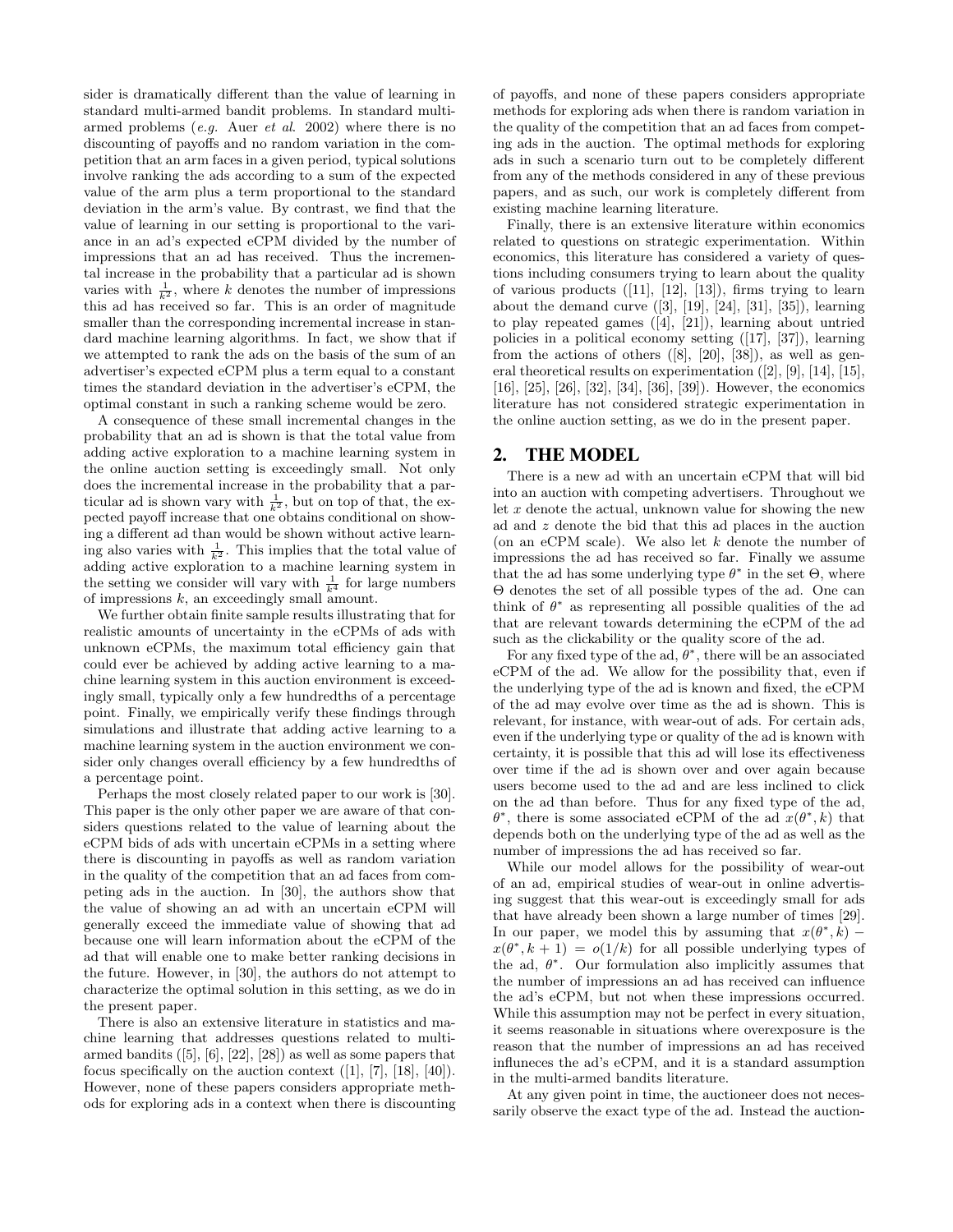eer only knows that this type is drawn from some distribution. We let  $\tilde{\theta}$  denote a generic distribution corresponding to the auctioneer's estimate of the distribution of types that the ad may assume. This distribution will evolve over time as an ad has received more impressions and we have a better sense of the underlying eCPM of the ad. We sometimes write  $\theta_k$  to denote the auctioneer's estimate of the distribution of types for the ad after the ad has been shown  $k$ times.

Throughout we also let  $\overline{x}(\tilde{\theta}, k)$  denote an unbiased estimate of the true value of  $x$  given the estimated distribution of types for the ad,  $\ddot{\theta}$ , and the number of impressions that the ad has received, k. This value of  $\overline{x}(\tilde{\theta},k)$  is just equal to the integral of the possible values of  $x(\theta^*, k)$  weighted by the relative likelihoods that the type of the ad is  $\theta^*$  in the distribution  $\theta$ .

We also let  $\sigma_k^2$  denote the variance in our estimate of the eCPM for the new ad when the ad has been shown  $k$  times. In the limit when k is large,  $\sigma_k^2$  will be well approximated by  $\frac{s^2(\overline{x}(\tilde{\theta},k))}{k}$  for some constant  $s^2(\overline{x}(\tilde{\theta},k))$  that depends only on  $\overline{x}(\tilde{\theta},k)$ . In addition, we let  $\delta \in (0,1)$  denote the perperiod discount rate so that the mechanism designer only values advertising opportunities that take place at time T by a factor of  $\delta^T$  as much as opportunities that take place at the present time period.

In the model we consider we restrict attention to settings in which there is a single advertising opportunity that is being sold at an auction, and the auction is being conducted using a second price format. We suppose throughout that the distribution of the values of the competing advertisers is such that the highest eCPM for a competing ad is a random draw from some cumulative distribution function  $F(\cdot)$  with corresponding density  $f(\cdot)$ .

#### 3. DYNAMIC PROGRAMMING PROBLEM

In this section we formulate the value of a particular ad as a dynamic programming problem and use this formulation to derive the optimal bidding strategy for a particular ad. First we derive the total social value that arises in a particular period when a new ad makes a particular bid.

Note that if the new ad places a bid of  $z$  in the auction and the actual value of showing this particular ad is  $x$ , then the total social welfare that arises as a result of running the auction once is

$$
u = \int_{z}^{\infty} y f(y) \, dy + \int_{0}^{z} x f(y) \, dy
$$
  
=  $-y(1 - F(y))|_{z}^{\infty} + \int_{z}^{\infty} (1 - F(y)) \, dy + xF(z)$   
=  $z(1 - F(z)) + \int_{z}^{\infty} (1 - F(y)) \, dy + xF(z)$ 

In general placing a bid of  $z$  rather than  $x$  in a one-shot auction will result in some inefficencies in the one-shot auction since it would be optimal for social welfare if the new ad placed a bid exactly equal to  $x$  in a one-shot auction. If  $u(z, x)$  denotes the total social welfare that arises when a new ad with value  $x$  places an eCPM bid of  $z$ , then the social loss that arises in a one-shot auction as a result of placing a bid of  $z$  instead of  $x$  is

$$
L = u(x, x) - u(z, x)
$$
  
=  $x(1 - F(x)) + \int_x^{\infty} (1 - F(y)) dy + xF(x)$   
 $-z(1 - F(z)) - \int_z^{\infty} (1 - F(y)) dy - xF(z)$   
=  $(x - z)(1 - F(z)) + \int_x^z (1 - F(y)) dy$   
=  $\int_x^z F(z) - F(y) dy$ 

Now let  $V_k(\overline{x}(\tilde{\theta}_k, k))$  denote the value of the dynamic program from displaying an ad that has an expected value of  $\overline{\overline{x}}(\tilde{\theta}_k, k)$  if the ad has been shown k times. Note that we can express x as  $x = \overline{x}(\tilde{\theta}_k, k) + \sigma_k \epsilon$ , where  $\sigma_k$  denotes the standard deviation in our estimate of the eCPM for the new ad when the ad has been shown k times, and  $\epsilon$  is a random variable with mean zero and variance one. We use this notation in proving the following result:

THEOREM 1. The value of the dynamic programming problem can be expressed as  $V_k(\overline{x}(\tilde{\theta}_k, k)) =$ 

$$
\frac{1}{1-\delta} \left( \max_{z} E_{\epsilon} \left[ - \int_{\overline{x}(\tilde{\theta}_{k}, k) + \sigma_{k} \epsilon}^{z} F(z) - F(y) \, dy + \right. \right. \left. \delta F(z) (E_{\tilde{\theta}_{k+1}} [V_{k+1}(\overline{x}(\tilde{\theta}_{k+1}, k+1))] - V_{k}(\overline{x}(\tilde{\theta}_{k}, k))) \right] \right)
$$

PROOF. Suppose an ad has been shown  $k$  times and has an estimated distribution of types  $\theta_k$  and expected value of x equal to  $\bar{x}(\tilde{\theta}_k, k)$ . The value of the dynamic programming problem that arises from placing the optimal bid z in the current period,  $V_k(\overline{x}(\tilde{\theta}_k, k))$ , is equal to the immediate reward from bidding  $z$  (or the negative of the loss function) that arises in the current period plus  $\delta$  times the expected value of the dynamic programming problem that arises in the next period.

Now if the new advertiser places a bid of  $z$ , then the probability the advertiser wins the auction is  $F(z)$ , in which case the expected value of the dynamic programming problem that arises next period is  $E_{\tilde{\theta}_{k+1}}[V_{k+1}(\overline{x}(\tilde{\theta}_{k+1},k+1))],$  where the expectation is taken over the randomness in the changes in the estimates of the distribution of types  $\hat{\theta}$  that arise as a result of showing this ad. The probability the advertiser does not win the auction is  $1 - F(z)$ , in which case the value of the dynamic programming problem that arises next period remains at  $V_k(\overline{x}(\theta_k, k))$ . Thus the expected value of the dynamic programming problem that arises in the next period is  $F(z)\widetilde{E}_{\widetilde{\theta}_{k+1}}[V_{k+1}(\overline{x}(\widetilde{\theta}_{k+1},k+1))] + (1-F(z))V_k(\overline{x}(\widetilde{\theta}_{k},k))).$ 

At the same time we have already seen that the social value from bidding  $z$  that arises in the current period equals  $-\int_{\overline{x}(\tilde{\theta}_k,k)+\sigma_k \epsilon}^z F(z) - F(y) \, dy$ . By combining this with the insights in the previous paragraphs, it follows that  $V_k(\overline{x}(\tilde{\theta}_k, k)) =$ 

$$
\max_{z} E_{\epsilon} \left[ - \int_{\overline{x}(\tilde{\theta}_k, k) + \sigma_k \epsilon}^{z} F(z) - F(y) \, dy + \right.
$$
  

$$
\delta(F(z) E_{\tilde{\theta}_{k+1}} [V_{k+1}(\overline{x}(\tilde{\theta}_{k+1}, k+1))] + (1 - F(z)) V_k(\overline{x}(\tilde{\theta}_k, k))) \right]
$$

By subtracting  $\delta V_k(\overline{x}(\tilde{\theta}_k, k))$  from both sides and dividing both sides by  $1 - \delta$ , it then follows that  $V_k(\overline{x}(\tilde{\theta}_k, k)) =$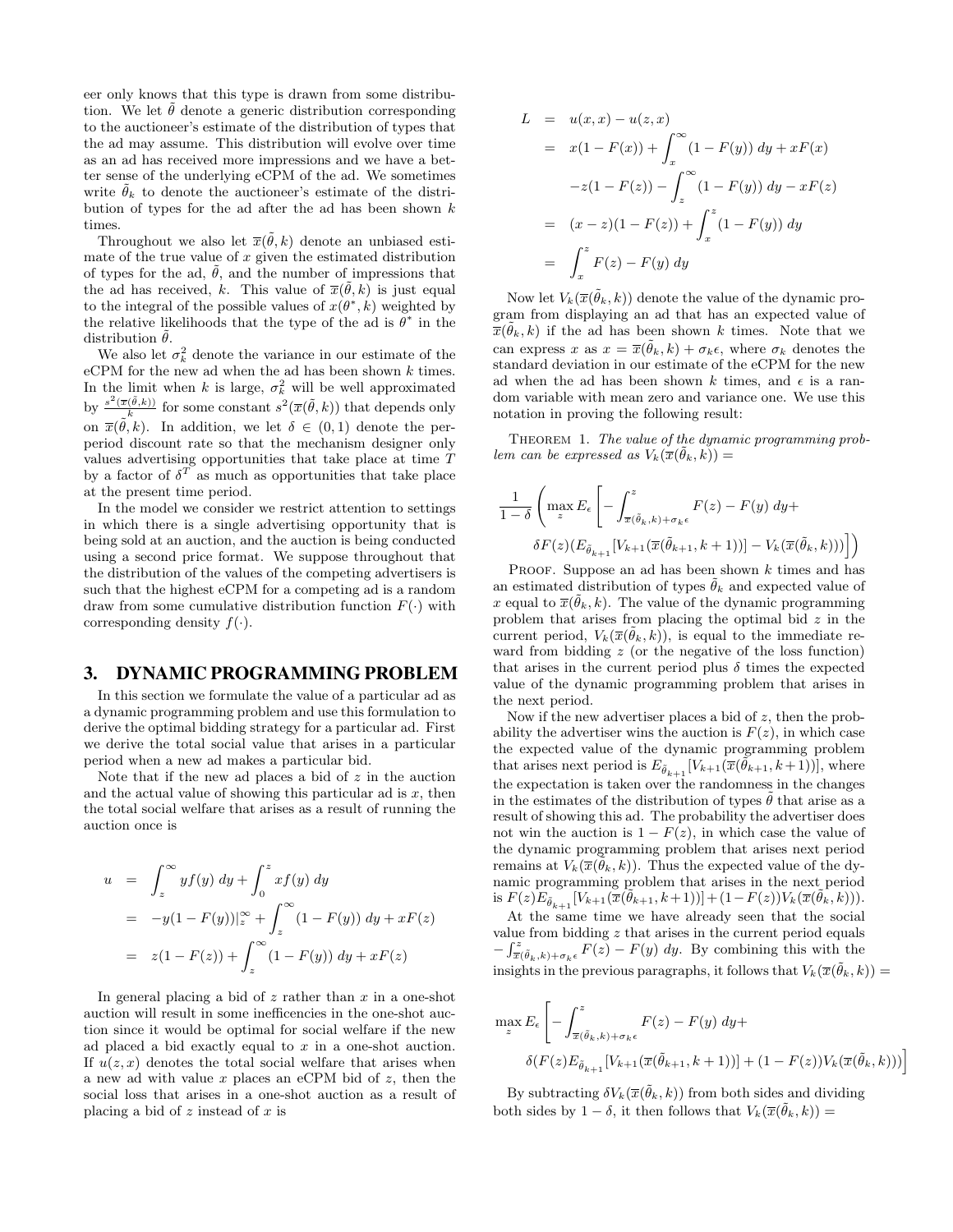$$
\frac{1}{1-\delta} \left( \max_{z} E_{\epsilon} \left[ - \int_{\overline{x}(\tilde{\theta}_{k}, k) + \sigma_{k} \epsilon}^{z} F(z) - F(y) \, dy + \right. \right. \left. \delta F(z) (E_{\tilde{\theta}_{k+1}} [V_{k+1}(\overline{x}(\tilde{\theta}_{k+1}, k+1))] - V_{k}(\overline{x}(\tilde{\theta}_{k}, k))) \right] \right)
$$

By using the expression for the value of the dynamic programming problem in the previous theorem, we can derive the bid that an advertiser should place to maximize social welfare in this setting. This is done in the theorem below:

THEOREM 2. The optimal bidding strategy in the dynamic programming problem when an ad has been shown k times, has an estimated distribution of types  $\hat{\theta}_k$ , and has an expected value of x equal to  $\overline{x}(\tilde{\theta}_k, k)$  entails setting  $z = \overline{x}(\tilde{\theta}_k, k) +$  $\delta(E_{\tilde{\theta}_{k+1}}[V_{k+1}(\overline{x}(\tilde{\theta}_{k+1},k+1))] - V_k(\overline{x}(\tilde{\theta}_k,k))).$ 

PROOF. By differentiating the expression in Theorem 1 with respect to  $z$ , we see that the first order condition for  $z$ to be an optimal bid is

$$
0 = E_{\epsilon} \left[ - \int_{\overline{x}(\tilde{\theta}_k, k) + \sigma_k \epsilon}^z f(z) dy + \right.
$$
  
\n
$$
\delta f(z) (E_{\tilde{\theta}_{k+1}} [V_{k+1}(\overline{x}(\tilde{\theta}_{k+1}, k+1))] - V_k(\overline{x}(\tilde{\theta}_k, k))) \right]
$$
  
\n
$$
= E_{\epsilon} \left[ -f(z)(z - \overline{x}(\tilde{\theta}_k, k) - \sigma_k \epsilon) + \right.
$$
  
\n
$$
\delta f(z) (E_{\tilde{\theta}_{k+1}} [V_{k+1}(\overline{x}(\tilde{\theta}_{k+1}, k+1))] - V_k(\overline{x}(\tilde{\theta}_k, k))) \right]
$$
  
\n
$$
= f(z) (\overline{x}(\tilde{\theta}_k, k) - z + \delta (E_{\tilde{\theta}_{k+1}} [V_{k+1}(\overline{x}(\tilde{\theta}_{k+1}, k+1))] - V_k(\overline{x}(\tilde{\theta}_k, k))))
$$

From this it follows that the optimal bidding strategy in the dynamic programming problem entails setting  $z =$  $\overline{x}(\tilde{\theta}_k, k) + \delta(E_{\tilde{\theta}_{k+1}}[V_{k+1}(\overline{x}(\tilde{\theta}_{k+1}, k+1))] - V_k(\overline{x}(\tilde{\theta}_k, k)))$ .

Thus the optimal bidding strategy in this dynamic programming problem can be written in the form whereby the bidder with uncertain eCPM makes a bid equal to the bidder's expected eCPM plus a term that represents the value of learning about the true eCPM of that bidder,

 $\delta(E_{\tilde{\theta}_{k+1}}[\tilde{V_{k+1}}(\overline{x}(\tilde{\theta}_{k+1},k+1))] - V_k(\overline{x}(\tilde{\theta}_{k},k)))$ . In order to calculate this value of learning, we need to get a sense of the size of the  $V_k(\overline{x}(\tilde{\theta}_k, k))$  terms.

# 4. VALUE OF DYNAMIC PROGRAM FOR LARGE NUMBERS OF IMPRESSIONS

In the previous section we have given exact expressions for the value of the dynamic programming problem and the optimal bidding strategy that should be followed under this dynamic programming problem. In this section, we seek to derive accurate estimates of the value of this dynamic programming problem in the limit when an ad has already been shown a large number of times.

When an ad has already been shown a large number of times, the value of  $\sigma_k$  that is estimated for the ad is likely to be very small. For small values of  $\sigma_k$ , we can use a Taylor expansion to approximate the value of the above dynamic programming problem. In particular, we obtain the following result:

THEOREM 3. 
$$
E_{\epsilon}[\int_{\overline{x}(\tilde{\theta}_k,k)+\sigma_k \epsilon}^z F(z)-F(y) dy] = \int_{\overline{x}(\tilde{\theta}_k,k)}^z F(z)-F(y) dy + \frac{1}{2}\sigma_k^2 f(\overline{x}(\tilde{\theta}_k,k)) + o(\sigma_k^2)
$$
 for large k.

PROOF. If  $J(\sigma_k) = E_{\epsilon} \left[ \int_{\overline{x}}^z (\tilde{\theta}_k, k) + \sigma_k \epsilon F(z) - F(y) dy \right]$ , then  $J(0) = \int_{\bar{x}(\tilde{\theta}_k,k)}^z F(z) - F(y) \, dy, \, J'(\sigma_k) = -E_{\epsilon}[\epsilon(F(z) F(\overline{x}(\tilde{\theta}_k, k) + \sigma_k \epsilon))$ ,  $J'(0) = 0$ , and  $J''(0) = E_{\epsilon} \epsilon^2 f(\overline{x}(\tilde{\theta}_k, k)) =$  $f(\overline{x}(\tilde{\theta}_k, k))$ . From this it follows that the second-order Taylor approximation to  $E_{\epsilon}[\int_{\overline{x}(\tilde{\theta}_k,k)+\sigma_k \epsilon}^z F(z) - F(y) dy]$  is  $\int_{\overline{x}(\tilde{\theta}_k,k)}^z F(z) - F(y) \, dy + \frac{1}{2} \sigma_k^2 f(\overline{x}(\tilde{\theta}_k,k)) + o(\sigma_k^2).$ 

Using the results from the previous theorem, one can immediately illustrate that  $V_k$  must be on the order of  $\frac{1}{k}$  for large values of k.

THEOREM 4.  $V_k(\overline{x}(\tilde{\theta}_k,k)) = \Theta(\frac{1}{k})$  for large k.

PROOF. First note that it must be the case that  $V_k(\overline{x}(\tilde{\theta}_k, k)) =$  $\Omega(\frac{1}{k})$  for large k. We know that  $\sigma_k^2 = \Theta(\frac{1}{k})$  for large k, and we also know from the expression in the previous theorem that the immediate reward in any given period is at least on the same order as  $\frac{1}{k}$ . Thus we know that  $V_k(\overline{x}(\tilde{\theta}_k, k)) =$  $\Omega(\frac{1}{k})$  for large k. But we also know that  $V_k(\overline{x}(\tilde{\theta}_k, k)) = O(\frac{1}{k})$ for large  $k$ . To see this, note that the auctioneer can ensure that his loss in any given period is  $O(\frac{1}{k})$  by bidding  $z = \overline{x}(\tilde{\theta}_k, k)$ . And if the auctioneer's loss in any given period is  $O(\frac{1}{k})$ , then the auctioneer's total loss from the game will also be no greater than  $O(\frac{1}{k})$  because the present value of the sum of losses that are  $\Theta(\frac{1}{k})$ ,  $\sum_{j=k}^{\infty} \delta^{j-k} \frac{v}{j}$ , is also  $\Theta(\frac{1}{k})$  since  $1 < \sum_{j=k}^{\infty} \delta^{j-k} \frac{k}{j} < \sum_{j=k}^{\infty} \delta^{j-k} = \frac{1}{1-\delta}$  implies  $\frac{1}{k} < \sum_{j=k}^{\infty} \delta^{j-k} \frac{1}{j} < \frac{1}{(1-\delta)k}$ . Thus  $V_k(\overline{x}(\tilde{\theta}_k, k)) = \Theta(\frac{1}{k})$  for large  $k$ .  $\square$ 

To understand the intuition behind this result, note that the average error in the estimate of the eCPM of the ad is proportional to the standard error of this estimate,  $\sigma_k$ , which varies with  $\frac{1}{\sqrt{k}}$ , so the probability that the auctioneer will display the wrong ad as a result of misestimating the eCPM of the ad varies with  $\frac{1}{\sqrt{k}}$ . At the same time, conditional on displaying the wrong ad as a result of misestimating the eCPM of the ad, the average efficiency loss that one suffers varies with  $\frac{1}{\sqrt{k}}$ . Thus the expected efficiency loss that the auctioneer incurs varies with  $\frac{1}{k}$ , which in turn implies the result in Theorem 4.

Theorem 4 suggests that we may be able to express  $V_k(\overline{x}(\tilde{\theta}_k, k))$ by  $V_k(\overline{x}(\tilde{\theta}_k, k)) = -\frac{v(\overline{x}(\tilde{\theta}_k, k))}{k} + o(\frac{1}{k})$  for large k, where v is a function that depends only on  $\overline{x}(\tilde{\theta}_k, k)$ . To prove that  $V_k(\overline{x}(\tilde{\theta}_k, k))$  can be expressed this way, it is necessary to show that  $kV_k(\overline{x}(\tilde{\theta}_k, k))$  indeed converges to a function of  $\overline{x}(\tilde{\theta}_k, k)$  in the limit as  $k \to \infty$ . This is done in the following theorem:

THEOREM 5.  $kV_k(\overline{x}(\widetilde{\theta}_k,k))$  converges to a function of  $\overline{x}(\widetilde{\theta}_k,k)$ in the limit as  $k \to \infty$ . Furthermore, it must be the case that  $\lim_{k\to\infty} kV_k(\overline{x}(\tilde{\theta}_k,k)) = -\frac{1}{2(1-\delta)}s^2(\overline{x}(\tilde{\theta}_k,k))f(\overline{x}(\tilde{\theta}_k,k)).$ 

PROOF. Since  $V_k(\overline{x}(\tilde{\theta}_k, k)) = \Theta(\frac{1}{k})$  for large k, it must be the case that  $E_{\tilde{\theta}_{k+1}}[V_{k+1}(\overline{x}(\tilde{\theta}_{k+1},k+1))] - V_k(\overline{x}(\tilde{\theta}_k,k)) =$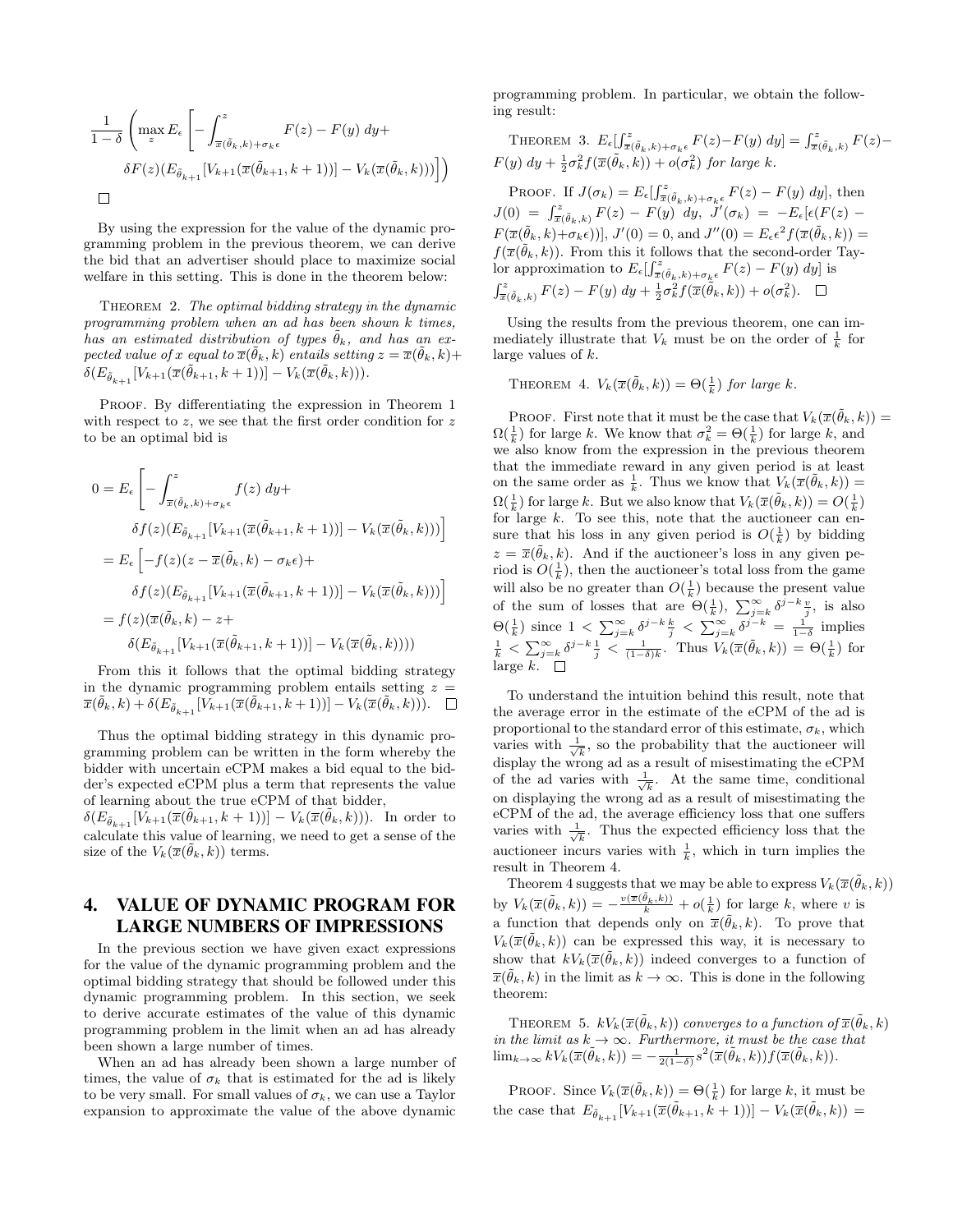$O(\frac{1}{k})$  for large k. Thus since the optimal bidding strategy entails setting  $z = \overline{x}(\tilde{\theta}_k, k) + \delta(E_{\tilde{\theta}_{k+1}}[V_{k+1}(\overline{x}(\tilde{\theta}_{k+1}, k+1))] V_k(\overline{x}(\tilde{\theta}_k, k)))$ , it must be the case that  $z = \overline{x}(\tilde{\theta}_k, k) + O(\frac{1}{k})$  for large k. From this it follows that  $\int_{\overline{x}(\tilde{\theta}_k,k)}^z F(z) - F(y) dy =$  $O(\frac{1}{k^2})$  under the optimal bidding strategy z for large k.

Now we have seen in Theorem 3 that  $E_{\epsilon}[\int_{\overline{x}(\tilde{\theta}_k,k)+\sigma_k \epsilon}^z F(z) F(y) dy = \int_{\bar{x}(\tilde{\theta}_k, k)}^z F(z) - F(y) dy + \frac{1}{2} \sigma_k^2 f(\bar{x}(\tilde{\theta}_k, k)) + o(\sigma_k^2)$ for large k. Since we know that  $\int_{\overline{x}(\tilde{\theta}_k,k)}^z F(z) - F(y) dy =$  $O(\frac{1}{k^2})$  under the optimal bidding strategy z and we have assumed that  $\sigma_k^2 = \frac{s^2(\overline{x}(\tilde{\theta},k))}{k} + o(\frac{1}{k})$  for large k, it then follows that  $E_{\epsilon}[\int_{\overline{x}(\tilde{\theta}_k,k)+\sigma_k \epsilon}^{\infty} F(z)-F(y) dy] = \frac{1}{2k} s^2(\overline{x}(\tilde{\theta}_k,k))f(\overline{x}(\tilde{\theta}_k,k))+$  $o(\frac{1}{k})$  for large k.

But  $-E_{\epsilon} \left[ \int_{\overline{x}}^z (\tilde{\theta}_{k},k) + \sigma_k \epsilon} F(z) - F(y) dy \right]$  represents the perperiod utility that one obtains at each point in the game. Since  $V_k(\overline{x}(\tilde{\theta}_k, k))$  can alternatively be expressed as the discounted sum of the per-period utility that one can obtain at each point in the game, it then follows that  $|kV_k(\overline{x}(\tilde{\theta}_k, k))| \leq$  $\sum_{j=k}^{\infty} \delta^{j-k} \left[\frac{1}{2} s^2(\overline{x}(\tilde{\theta}_k, k)) f(\overline{x}(\tilde{\theta}_k, k))\right] + o(1)$ , meaning  $|k\tilde{V}_k(\overline{x}(\tilde{\theta}_k, k))| \leq \frac{1}{2(1-\delta)}s^2(\overline{x}(\tilde{\theta}_k, k))f(\overline{x}(\tilde{\theta}_k, k)) + o(1)$  and  $|kV_k(\overline{x}(\tilde{\theta}_k, k))| \geq \sum_{j=k}^{\infty} \delta^{j-k} \left[\frac{k}{2j} s^2(\overline{x}(\tilde{\theta}_k, k)) f(\overline{x}(\tilde{\theta}_k, k))\right] + o(1) =$  $\frac{1}{2(1-\delta)}s^2(\overline{x}(\tilde{\theta}_k,k))f(\overline{x}(\tilde{\theta}_k,k)) + o(1)$  in the limit as  $k \to \infty$ . From this it follows that  $|kV_k(\overline{x}(\tilde{\theta}_k, k))| =$  $\frac{1}{2(1-\delta)}s^2(\overline{x}(\tilde{\theta}_k,k))f(\overline{x}(\tilde{t}_k,k))+o(1)$  and  $\lim_{k\to\infty}kV_k(\overline{x}(\tilde{\theta}_k,k))=$  $-\frac{1}{2(1-\delta)}s^2(\overline{x}(\tilde{\theta}_k,k))f(\overline{x}(\tilde{\theta}_k,k)).$ 

From Theorem 5, it follows that we can express  $V_k(\overline{x}(\tilde{\theta}_k, k))$ by  $V_k(\overline{x}(\tilde{\theta}_k, k)) = -\frac{v(\overline{x}(\tilde{\theta}_k, k))}{k} + o(\frac{1}{k})$  for large k, where v is a function that satisfies  $v(\overline{x}(\tilde{\theta}_k, k)) = \frac{1}{2(1-\delta)} s^2(\overline{x}(\tilde{\theta}_k, k)) f(\overline{x}(\tilde{\theta}_k, k)).$ In order to complete our approximation of the solution the dynamic programming problem for large  $k$ , it is also necessary to bound the expression  $E_{\tilde{\theta}_{k+1}}[V_{k+1}(\overline{x}(\tilde{\theta}_{k+1},k+1))]$  –  $V_k(\overline{x}(\tilde{\theta}_k, k))$  that appears in the dynamic programming problem. This is done in the following theorem:

THEOREM 6.  $E_{\tilde{\theta}_{k+1}}[V_{k+1}(\overline{x}(\tilde{\theta}_{k+1},k+1))] - V_k(\overline{x}(\tilde{\theta}_k,k)) =$  $\frac{v(\overline{x}(\tilde{\theta}_k,k))}{k(k+1)} + o\left(\frac{1}{k^2}\right)$  for large k.

PROOF. Note that if an ad is displayed, then one of two possible things will happen to the ad—either the ad will receive a click or the ad will not receive a click. Let p denote the probability that the ad will receive a click, let  $\theta_c$  denote the estimated distribution of types for the ad if the ad receives a click, and let  $\tilde{\theta}_n$  denote the estimated distribution of types for the ad if the ad does not receive a click. Note that if  $\tilde{\theta}_k$  denotes the estimated distribution of types for the ad before the ad was displayed, then it must be the case that  $p\tilde{\theta}_c + (1-p)\tilde{\theta}_n = \tilde{\theta}_k$ . And if  $\overline{x}_c \equiv \overline{x}(\tilde{\theta}_c, k+1)$ ,  $\overline{x}_n \equiv \overline{x}(\tilde{\theta}_n, k+1)$ , and  $\overline{x} \equiv \overline{x}(\tilde{\theta}_k, k+1)$ , then it also must be the case that  $p\overline{x}_c + (1-p)\overline{x}_n = \overline{x}$ .

Now note that the second-order Taylor approximations for  $V_{k+1}(\overline{x}_c)$  and  $V_{k+1}(\overline{x}_n)$  are

$$
V_{k+1}(\overline{x}_c) \approx V_{k+1}(\overline{x}) + V'_{k+1}(\overline{x})(\overline{x}_c - \overline{x}) + \frac{1}{2}V''_{k+1}(\overline{x})(\overline{x}_c - \overline{x})^2
$$
  
and

$$
V_{k+1}(\overline{x}_n) \approx V_{k+1}(\overline{x}) + V'_{k+1}(\overline{x})(\overline{x}_n - \overline{x}) + \frac{1}{2}V''_{k+1}(\overline{x})(\overline{x}_n - \overline{x})^2
$$

Thus if  $\overline{x}'$  denotes the actual realization of the estimated eCPM after the ad has been shown  $k+1$  times  $(\bar{x}'$  will equal  $\overline{x}_c$  with probability p and  $\overline{x}_n$  with probability  $1 - p$ ), then by utilizing the fact that  $p\bar{x}_c + (1-p)\bar{x}_n = \bar{x}$  and by taking a weighted average of the two previous equations, we find that

$$
E[V_{k+1}(\overline{x}')] = pV_{k+1}(\overline{x}_c) + (1-p)V_{k+1}(\overline{x}_n)
$$
  

$$
\approx V_{k+1}(\overline{x}) + \frac{1}{2}V''_{k+1}(\overline{x})E[(\overline{x}' - \overline{x})^2]
$$

From this it follows that  $E[V_{k+1}(\overline{x}') - V_k(\overline{x}(\tilde{\theta}_k, k))]$  is

$$
\approx V_{k+1}(\overline{x}) - V_k(\overline{x}(\tilde{\theta}_k, k)) + \frac{1}{2}V''_{k+1}(\overline{x})E[(\overline{x}' - \overline{x})^2]
$$
  
\n
$$
\approx \frac{v(\overline{x}(\tilde{\theta}_k, k))}{k} - \frac{v(\overline{x}(\tilde{\theta}_k, k+1))}{k+1} - \frac{v''(\overline{x}(\tilde{\theta}_k, k+1))}{2(k+1)}E[(\overline{x}' - \overline{x})^2]
$$
  
\n
$$
\approx \frac{(k+1)v(\overline{x}(\tilde{\theta}_k, k)) - kv(\overline{x}(\tilde{\theta}_k, k+1))}{k(k+1)} - \frac{v''(\overline{x}(\tilde{\theta}_k, k+1))}{2(k+1)}E[(\overline{x}' - \overline{x})^2]
$$
  
\n
$$
= \frac{v(\overline{x}(\tilde{\theta}_k, k))}{k(k+1)} - \frac{v(\overline{x}(\tilde{\theta}_k, k)) - v(\overline{x}(\tilde{\theta}_k, k+1))}{k+1}
$$
  
\n
$$
- \frac{v''(\overline{x}(\tilde{\theta}_k, k+1))}{2(k+1)}E[(\overline{x}' - \overline{x})^2]
$$

If c denotes the number of clicks that an ad has received so far, then the predicted click-through rate for an ad that has received a large number of impressions, k, will be approximately  $\frac{c}{k}$ . Thus if b denotes the bid per click that the ad places, then the eCPM for an ad that has received  $c$  clicks and has been shown k times will be  $\bar{x} \approx \frac{bc}{k}$ . From this it follows that  $\overline{x}_c \approx \frac{b(c+1)}{k+1}, \overline{x}_n \approx \frac{bc}{k+1}, \overline{x}_c - \overline{x} \approx \frac{b(k-c)}{k(k+1)},$  and  $\overline{x}_n - \overline{x} \approx -\frac{bc}{k(k+1)}$ . Thus  $\overline{x}' - \overline{x} = O(\frac{1}{k})$  for all possible realizations of  $\overline{x}'$ , and  $(\overline{x}' - \overline{x})^2 = O(\frac{1}{k^2})$  for all possible realizations of  $\overline{x}'$  as well. We thus know that

$$
\frac{v''(\overline{x}(\tilde{\theta}_k, k+1))}{2(k+1)} E[(\overline{x}' - \overline{x})^2] = O\left(\frac{1}{k^3}\right)
$$
 (1)

Now it must be the case that  $\overline{x}(\tilde{\theta}_k, k) - \overline{x}(\tilde{\theta}_k, k+1) = o(\frac{1}{k})$ because  $x(\theta^*, k) - x(\theta^*, k+1) = o(1/k)$  for all  $\theta^* \in \Theta$  by assumption. Thus  $\overline{x}(\tilde{\theta}_k, k) - \overline{x}(\tilde{\theta}_k, k+1) = o(\frac{1}{k})$ , and it also follows that

$$
v(\overline{x}(\tilde{\theta}_k, k)) - v(\overline{x}(\tilde{\theta}_k, k+1)) = o\left(\frac{1}{k}\right)
$$
 (2)

as well.

 $\Box$ 

By using the results in equations  $(1)$  and  $(2)$ , we see that it must be the case that  $\frac{v(\overline{x}(\tilde{\theta}_k,k)) - v(\overline{x}(\tilde{\theta}_k,k+1))}{k+1} = o(\frac{1}{k^2})$ and  $\frac{v''(\overline{x}(\tilde{\theta}_k,k))}{2(k+1)}E[(\overline{x}^{\prime}-\overline{x})^2] = o(\frac{1}{k^2})$  as well. Substituting these results in to our earlier approximation for the value of  $E[V_{k+1}(\overline{x}')] - V_k(\overline{x}(\tilde{\theta}_k, k))]$  then gives

$$
E[V_{k+1}(\overline{x}') - V_k(\overline{x}(\tilde{\theta},k))] = \frac{v(\overline{x}(\tilde{\theta},k))}{k(k+1)} + o\left(\frac{1}{k^2}\right)
$$

The intuition behind this result is that since the efficiency loss that the auctioneer incurs from uncertainty in the eCPM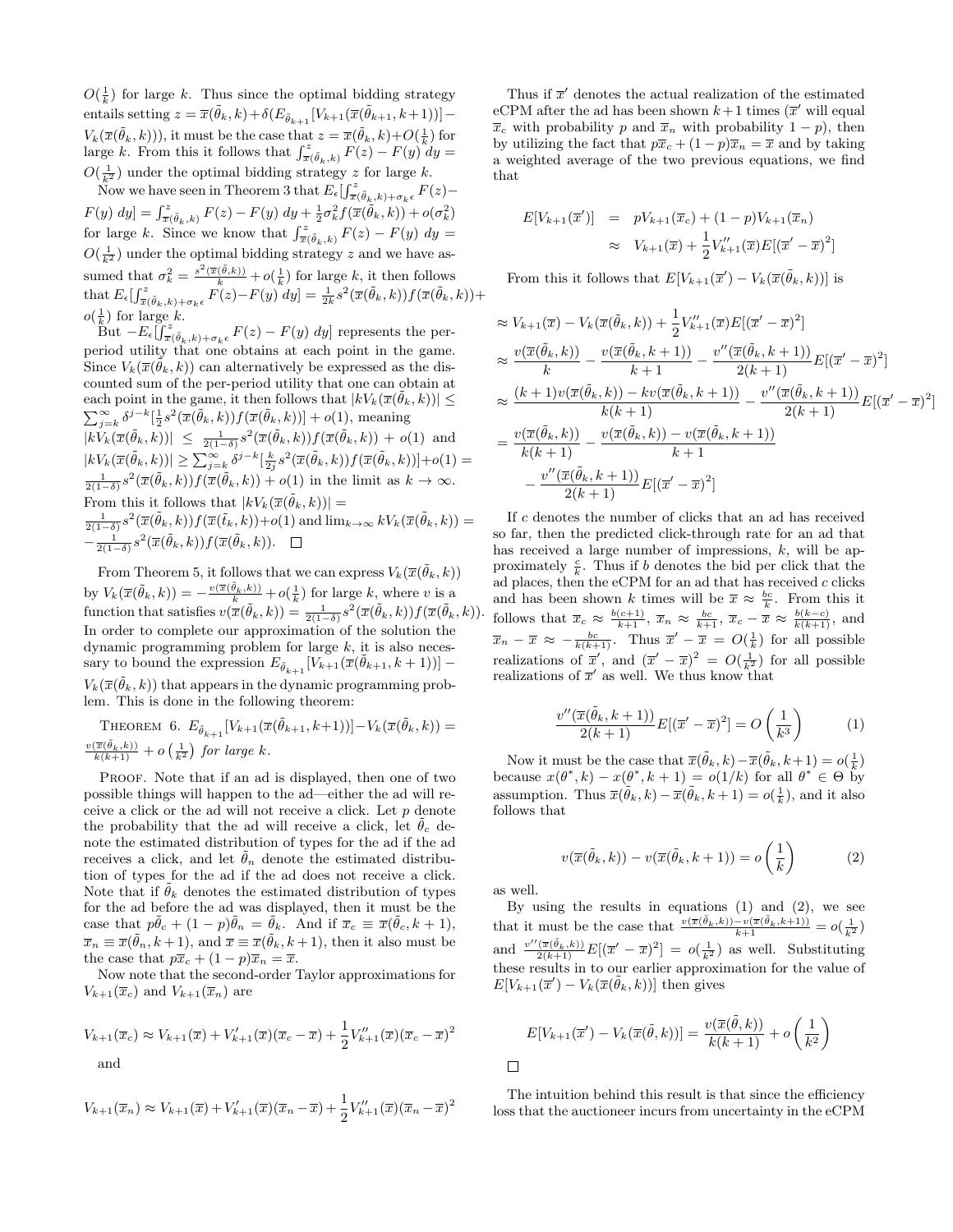of an ad varies with  $\frac{1}{k}$ , the value of learning will be proportional to the reduction in the future efficiency loss that the auctioneer suffers as a result of learning more about the eCPM of the ad, meaning the value of learning will vary with  $\frac{1}{k} - \frac{1}{k+1}$ , which varies with  $\frac{1}{k^2}$ . The fact that  $E[V_{k+1}(\overline{x}')] - V_k(\overline{x}(\tilde{\theta}_k, k))] = \frac{v(\overline{x}(\tilde{\theta}_k, k))}{k(k+1)} + o\left(\frac{1}{k^2}\right)$  varies with  $\frac{1}{k^2}$  indicates that the incremental increase in an advertiser's bid also varies with  $\frac{1}{k^2}$  in the limit when k is large. This in turn also implies that the incremental increase in an advertiser's probability of winning the auction will also vary with  $\frac{1}{k^2}$  in the limit when k is large.

The result in Theorem 6 suggests that the optimal method for adding active exploration into a machine learning system in online auctions will only rarely have an effect on which ad wins the auction, as the probability that this active exploration changes which ad is shown varies with  $\frac{1}{k^2}$  for large k. This result about the value of learning varying with  $\frac{1}{k^2}$ for large  $k$  stands in marked contrast to algorithms that have been proposed for active exploration in standard multiarmed bandit problems with no discounting of payoffs and no random variation in the competition that an arms faces in a given period (e.g. [5]). In these types of algorithms, the value of learning tends to vary with  $\frac{1}{\sqrt{k}}$ , which means the value of learning is an order of magnitude smaller in our setting than in standard multi-armed bandit problems. Thus the value of learning is dramatically different in an online auction setting than in a standard multi-armed bandit problem.

#### 5. PERFORMANCE GUARANTEES

The results in the previous sections suggest a possible algorithm that will well approximate the optimal bidding strategies for an auctioneer who seeks to show the advertisement that will lead to the greatest social welfare, where this welfare includes the value of learning about the eCPM's of the advertisers with unknown eCPM's. This algorithm would proceed by computing the expected eCPM for an advertiser with unknown eCPM,  $\bar{x}$ , the density for the distribution of competing eCPM bids at this value of  $\bar{x}$ ,  $f(\bar{x})$ , the variance  $s^2(\overline{x})$  in the eCPM for an ad with estimated eCPM  $\bar{x}$  that has only received one impression, and the number of impressions  $k$  that the ad has received. One then decides which ads to show by computing a score equal to  $\bar{x} + \frac{\delta}{2(1-\delta)k(k+1)}s^2(\bar{x})f(\bar{x})$  for each of the advertisers, where  $\delta$  is the auctioneer's discount factor, and showing the ad from the advertiser with the highest such score. In this section we address questions related to the payoffs that the auctioneer can obtain by using this algorithm and related algorithms.

First we address questions related to how the algorithms we have considered in this paper will compare to other plausible algorithms that have been considered in the machine learning literature. One other algorithm that is standard for multi-armed bandit problems in the machine learning literature is an algorithm which involves ranking the arms by a term equal to the expected value of the arm plus a term that is proportional to the standard deviation in the arm [5]. More generally, one can rank advertisers by a term equal to the eCPM of the advertiser plus a term that is proportional to  $\frac{1}{k^{\alpha}}$  for any  $\alpha \leq \frac{1}{2}$ , where k denotes the number of impressions that the ad has received so far. However, these algorithms are not well-suited towards the auction environment, as the following theorem illustrates:

THEOREM 7. Suppose the auctioneer uses a bid for the advertiser with unknown eCPM that is of the form  $z =$  $\overline{x}(\tilde{\theta}_k,k) + \frac{c(\overline{x}(\tilde{\theta}_k,k))}{k^{\alpha}}, \text{ where } c(\overline{x}(\tilde{\theta}_k,k)) \text{ is a bounded non$ negative constant that depends only on the term  $\overline{x}(\tilde{\theta}_k, k)$ (and the distribution of competing bids), and  $\alpha \leq \frac{1}{2}$ . Then the optimal constant  $c(\overline{x}(\tilde{\theta}_k,k))$  for any such algorithm is  $c(\overline{x}(\tilde{\theta}_k,k)) = 0$  for sufficiently large k.

PROOF. Recall from the proof of Theorem 3 that the auctioneer's per-period payoff if the auctioneer uses a bid for the advertiser with unknown eCPM that is equal to z is  $-E_{\epsilon} \left[ \int_{\overline{x}(\tilde{\theta}_k,k)+\sigma_k \epsilon}^x F(z) - F(y) \ dy \right] = - \int_{\overline{x}(\tilde{\theta}_k,k)}^z F(z) F(y) dy - \frac{1}{2}\sigma_k^2 f(\overline{x}(\tilde{\theta}_k, k)) + o(\sigma_k^2)$  for large k. Now if  $z =$  $\overline{x}(\tilde{\theta}_k, k) + \frac{c(\overline{x}(\tilde{\theta}_k, k))}{k^{\alpha}}$  for some constant  $c(\overline{x}(\tilde{\theta}_k, k))$ , then

 $\int_{\overline{x}(\tilde{\theta}_k,k)}^z F(z) - F(y) \ dy = \int_{\overline{x}(\tilde{\theta}_k,k)}^{\overline{x}(\tilde{\theta}_k,k)} \frac{e(\overline{x}(\tilde{\theta}_k,k))}{k^{\alpha}} f(\overline{x}(\tilde{\theta}_k,k)) (\overline{x}(\tilde{\theta}_k,k)) +$  $\frac{c(\overline{x}(\tilde{\theta}_k,k))}{k^{\alpha}} - y$   $dy + o(\frac{1}{k^{2\alpha}}) = f(\overline{x}(\tilde{\theta}_k,k)) \frac{c^2(\overline{x}(\tilde{\theta}_k,k))^2}{2k^{2\alpha}}$ . Thus the auctioneer's per-period payoff is if the auctioneer uses a bid for the advertiser with unknown eCPM of the form  $z =$  $\overline{x}(\tilde{\theta}_k, k) + \frac{c(\overline{x}(\tilde{\theta}_k, k))}{k^{\alpha}}$  is  $-\frac{c^2(\overline{x}(\tilde{\theta}_k, k))}{2k^2^{\alpha}} - \frac{1}{2}\sigma_k^2 f(\overline{x}(\tilde{\theta}_k, k)) + o(\sigma_k^2)$ .

Now if  $c(\overline{x}(\tilde{\theta}_k, k)) = 0$ , then the auctioneer's per-period payoff is  $-\frac{1}{2}\sigma_k^2 f(\overline{x}(\tilde{\theta}_k, k)) + o(\sigma_k^2) = -\frac{1}{2k} s^2 (\overline{x}(\tilde{\theta}_k, k)) f(\overline{x}(\tilde{\theta}_k, k)) +$  $o(\frac{1}{k})$ . We then know from the reasoning in the proof of Theorem 5 that if this is the auctioneer's per-period payoff, then the auctioneer's total payoff from the game is

 $-\frac{1}{2(1-\delta)k}s^2(\overline{x}(\tilde{\theta}_k,k))f(\overline{x}(\tilde{\theta}_k,k)))+o(\frac{1}{k})$  regardless of the learning rate. Similarly, if  $c(\bar{x}(\tilde{\theta}_k, k)) \neq 0$  and  $\alpha = \frac{1}{2}$ , then the auctioneer's per-period payoff is

 $-\frac{1}{2k}(s^2(\overline{x}(\tilde{\theta}_k, k))\overline{f}(\overline{x}(\tilde{\theta}_k, k)) + c^2(\overline{x}(\tilde{\theta}_k, k))) + o(\frac{1}{k}),$  and we know from identical reasoning that the auctioneer's total payoff from the game is  $-\frac{1}{2(1-\delta)k}(s^2(\overline{x}(\tilde{\theta}_k,k))f(\overline{x}(\tilde{\theta}_k,k))$  +  $c^2(\overline{x}(\tilde{\theta}_k, k))) + o(\frac{1}{k}),$  which is strictly less than the auctioneer's total payoff from the game when  $c(\overline{x}(\tilde{\theta}_k, k)) = 0$  for sufficiently large  $k$ .

Finally, if  $c(\overline{x}(\tilde{\theta}_k, k)) \neq 0$  and  $\alpha < \frac{1}{2}$ , then the auctioneer's per-period payoff is  $-\frac{c^2(\overline{x}(\tilde{\theta}_k,k))}{2k^{2\alpha}}+o(\frac{1}{k^{2\alpha}})$ . Since the auctioneer's payoff from the game is equal to the discounted sum of the auctioneer's per-period payoffs, it then follows that if  $V_k$  denotes the auctioneer's total payoff from the game from using this strategy, then  $k^{2\alpha}V_k(\overline{x}(\tilde{\theta}_k, k)) \leq$  $\sum_{j=k}^{\infty} \delta^{j-k} \left[-\frac{1}{2} \left(\frac{k}{j}\right)^{2\alpha} c^2 (\overline{x}(\tilde{\theta}_k, k))\right] + o(1) = -\frac{1}{2(1-\delta)} c^2 (\overline{x}(\tilde{\theta}_k, k)) + o(1)$  $o(1)$  in the limit as  $k \to \infty$ . Thus if  $c(\overline{x}(\tilde{\theta}_k, k)) \neq 0$  and  $\alpha < \frac{1}{2}$ , then the auctioneer's payoff from the game is no greater than  $-\frac{1}{2(1-\delta)k^{2\alpha}}c^2(\overline{x}(\tilde{\theta}_k,k)) + o(\frac{1}{k^{2\alpha}})$ , which is less than  $-\frac{1}{2k}s^2(\overline{x}(\tilde{\theta}_k,k))f(\overline{x}(\tilde{\theta}_k,k))+o(\frac{1}{k}),$  the auctioneer's payoff from using the constant  $c(\overline{x}(\tilde{\theta}_k, k)) = 0$  for sufficiently large  $k$ . From this and the result in the previous paragraph it follows that if the auctioneer is using the strategy given in the statement of this theorem, the auctioneer's total payoff for the game will be maximized when  $c(\bar{x}(\tilde{\theta}_k, k)) = 0$  for sufficiently large  $k$ .  $\Box$ 

This result immediately implies that standard existing machine learning algorithms for exploration which involve adding a term proportional to the standard deviation to the eCPM of the ad, such as the UCB algorithm, are actually dominated by the simple greedy approach of just always making a bid equal to the eCPM of the ad in an auction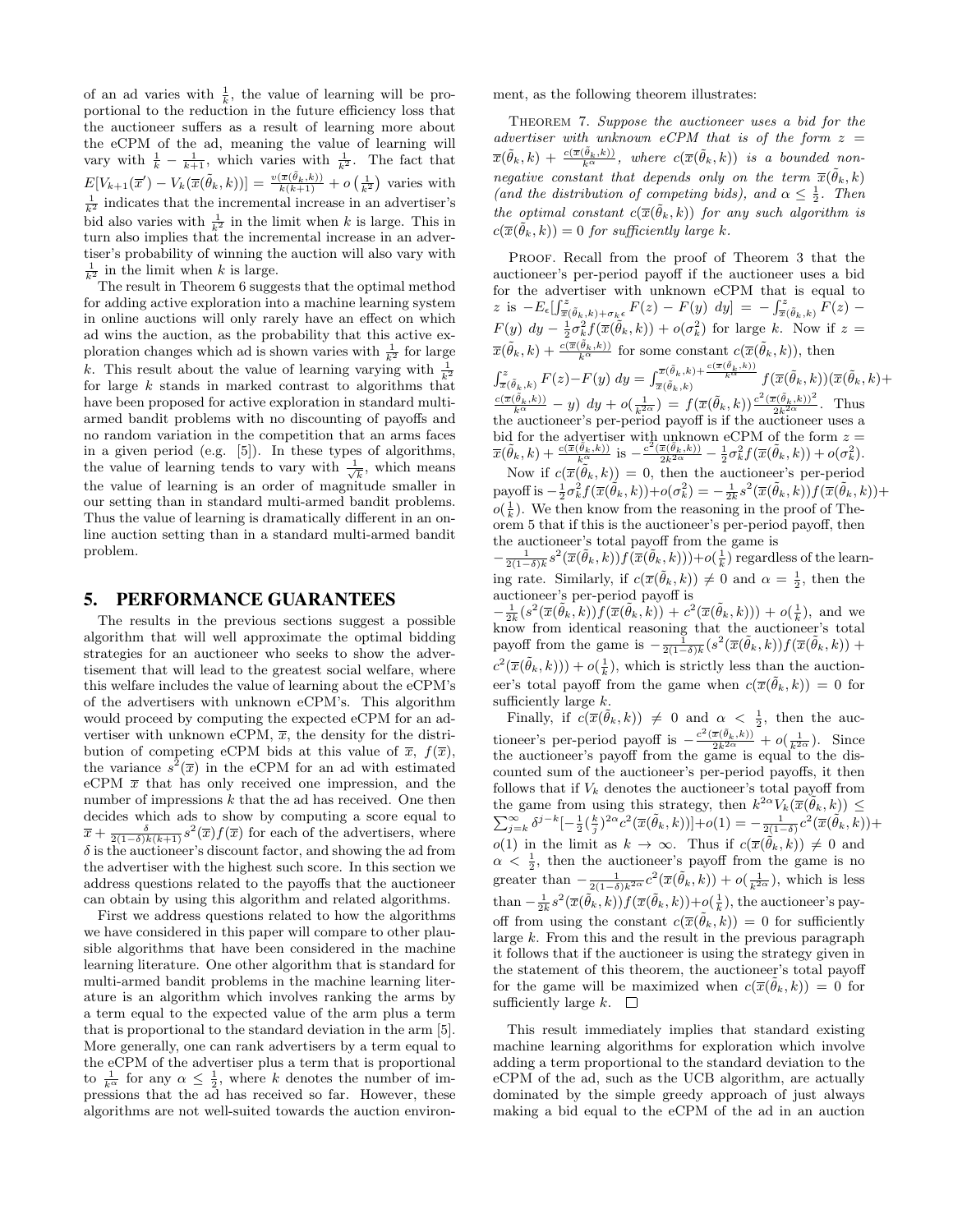environment with discounting of payoffs. These existing algorithms do too much exploration, and as a result of this, lead to lower payoffs than the simple approach of not doing any active exploration at all.

Next we turn to the question of what guarantees can be given about the size of the performance improvement that could be obtained by using the algorithm we have proposed rather than the simple greedy algorithm. Our next result illustrates that one will indeed obtain a performance improvement by using the algorithm that we have proposed, but the size of the performance improvement is likely to be very small.

THEOREM 8. Suppose the auctioneer uses the algorithm we have outlined. Then the expected payoff that the auctioneer will obtain by using this algorithm will exceed the expected payoff that the auctioneer would obtain by using the purely greedy approach by an amount  $\frac{\delta^2}{8(1-\delta)}$  $\frac{\delta^2}{8(1-\delta)^3k^4} s^4(\overline{x}(\tilde{\theta}_k,k))f^3(\overline{x}(\tilde{\theta}_k,k))+$  $o(\frac{1}{k^4})$ .

PROOF. We know from Theorem 6 that  $E_{\tilde{\theta}_{k+1}}[V_{k+1}(\overline{x}(\tilde{\theta}_{k+1},k+1))] - V_k(\overline{x}(\tilde{\theta}_{k},k)) = \frac{v(\overline{x}(\tilde{\theta}_{k},k))}{k(k+1)} +$  $o\left(\frac{1}{k^2}\right)$  for large k, where  $v(\overline{x}(\tilde{\theta}_k, k)) =$  $\frac{1}{2(1-\delta)}s^2(\overline{x}(\tilde{\theta}_k,k))f(\overline{x}(\tilde{\theta}_k,k)),$  and we also know from the

proof of Theorem 2 that the derivative of the seller's expected payoff from making a bid of  $z$  with respect to  $z$  is  $\bigl[\widehat f(z)(\overline x(\tilde\theta_k,k)-z+\delta(E_{\tilde\theta_{k+1}}[\widecheck V_{k+1}(\overline x(\tilde\theta_{k+1},k+1))]-\widehat V_k(\overline x(\tilde\theta_k,k)))\bigr].$ Thus if we let  $\Delta V \equiv E_{\tilde{\theta}_{k+1}}[V_{k+1}(\overline{x}(\tilde{\theta}_{k+1},k+1))] - V_k(\overline{x}(\tilde{\theta}_k,k)))$ , then the difference between the auctioneer's expected payoff from making a bid of  $\overline{x}(\tilde{\theta}_k, k)$  and the auctioneer's expected payoff from making a bid of  $\overline{x}(\tilde{\theta}_k, k)$  +  $\frac{\delta}{2(1-\delta)k(k+1)}s^2(\overline{x}(\tilde{\theta}_k,k))f(\overline{x}(\tilde{\theta}_k,k))$  is

$$
\int_{\overline{x}(\tilde{\theta}_k, k) + \delta \Delta V + o(\Delta V)}^{\overline{x}(\tilde{\theta}_k, k) + \delta \Delta V + o(\Delta V)} \frac{f(z)(\overline{x}(\tilde{\theta}_k, k) - z + \delta(\Delta V) + o(\Delta V))}{1 - \delta} dz
$$

$$
= \frac{f(\overline{x}(\tilde{\theta}_k, k))\delta^2(\Delta V)^2}{2(1 - \delta)} + o((\Delta V)^2)
$$

And since  $\Delta V = E_{\tilde{\theta}_{k+1}}[V_{k+1}(\overline{x}(\tilde{\theta}_{k+1}, k+1))] - V_k(\overline{x}(\tilde{\theta}_k, k)) =$  $\frac{v(\overline{x}(\tilde{\theta}_k,k))}{k(k+1)} + o\left(\frac{1}{k^2}\right) = \frac{s^2(\overline{x}(\tilde{\theta}_k,k))f(\overline{x}(\tilde{\theta}_k,k))}{2(1-\delta)k(k+1)} + o\left(\frac{1}{k^2}\right)$ , it then follows that the difference between the auctioneer's expected payoff from making a bid of  $\overline{x}(\tilde{\theta}_k, k)$  and the auctioneer's expected payoff from making a bid of  $\overline{x}(\tilde{\theta}_k, k)$  +

 $\frac{\delta}{2(1-\delta)k(k+1)}s^2(\overline{x}(\tilde{\theta}_k,k))f(\overline{x}(\tilde{\theta}_k,k))$  is  $\delta^2$  $\frac{\delta^2}{8(1-\delta)^3k^4} s^4(\overline{x}(\tilde{\theta}_k,k))f^3(\overline{x}(\tilde{\theta}_k,k)) + o(\frac{1}{k^4}).$  The result then follows.

Theorem 8 indicates that the performance improvement that can be obtained as a result of using the algorithm that we have suggested is only on the order of  $\frac{1}{k^4}$ , where k denotes the number of impressions that an ad has received. This follows from the fact that the incremental increase in the probability that a particular ad is shown varies with  $\frac{1}{k^2}$ , and on top of that, the expected payoff increase that one obtains conditional on showing a different ad than would be shown without active learning also varies with  $\frac{1}{k^2}$ . Since this represents a fourth-order improvement in performance relative to the purely greedy approach, this result indicates that the performance improvement that can be obtained by

following our algorithm rather than simply ranking the ads by their eCPM's becomes small very quickly.

It is worth noting, however, that the result in Theorem 8 is not due to our algorithm being a suboptimal implementation of incorporating active exploration into a machine learning system. Our next result illustrates that while the size of the performance improvement that can be obtained by from using our algorithm is small, this algorithm will, in fact, obtain nearly the maximum possible performance improvement over the purely greedy approach of ranking ads by their eCPM's.

THEOREM 9. Suppose the auctioneer uses the algorithm we have outlined. Then the difference between the auctioneer's payoff under this strategy and the maximum possible payoff the auctioneer could obtain under the theoretically optimal strategy becomes vanishingly small compared to the difference between the auctioneer's payoff under this strategy and the auctioneer's payoff under the greedy strategy for large k.

PROOF. The theoretically optimal strategy for the auctioneer would entail submitting a bid of  $z = \bar{x}(\tilde{\theta}_k, k)$  +  $E_{\tilde{\theta}_{k+1}}[V_{k+1}(\overline{x}(\tilde{\theta}_{k+1},k+1))] - V_k(\overline{x}(\tilde{\theta}_k,k))$  in each time period. By the same reasoning as in the proof of Theorem 8, it follows that the difference between the auctioneer's expected payoff from making a bid of  $\overline{x}(\tilde{\theta}_k, k)$  and the auctioneer's expected payoff from making a bid of  $z = \overline{x}(\tilde{\theta}_k, k)$  +  $E_{\tilde{\theta}_{k+1}}[V_{k+1}(\overline{x}(\tilde{\theta}_{k+1},k+1))] - V_k(\overline{x}(\tilde{\theta}_k,k))$  is  $\frac{f(\overline{x}(\tilde{\theta}_k,k))\delta^2(\Delta V)^2}{2(1-\delta)}$  $o((\Delta V)^2)$ . Since the auctioneer's payoff from using the algorithm that we have outlined is also  $\frac{f(\overline{x}(\tilde{\theta}_k,k))\delta^2(\Delta V)^2}{2(1-\delta)}$  +  $o((\Delta V)^2)$ , it then follows that the difference between the auctioneer's payoff under the algorithm we have outlined and the maximum possible payoff the auctioneer could obtain under the theoretically optimal strategy is  $o((\Delta V)^2)$  =  $o(\frac{1}{k^4}).$ 

But we know from Theorem 8 that the difference between the auctioneer's payoff under the algorithm we have outlined and the auctioneer's payoff under the greedy strategy is  $\frac{\delta^2}{8(1-\delta)}$  $\frac{\delta^2}{8(1-\delta)^3k^4} s^4(\overline{x}(\tilde{\theta}_k,k))f^2(\overline{x}(\tilde{\theta}_k,k)) + o(\frac{1}{k^4})$ . From this it follows that the difference between the auctioneer's payoff under this strategy and the maximum possible payoff the auctioneer could obtain under the theoretically optimal strategy becomes vanishingly small compared to the difference between the auctioneer's payoff under this strategy and the auctioneer's payoff under the greedy strategy for large  $k.$   $\Box$ 

The results in the previous theorems suggest that the maximum possible payoff increase that can be achieved by incorporating active exploration into a machine learning system for online auctions is quite small for auctions involving ads that have already received a large number of impressions. However, in many auctions it is frequently the case that there are advertisers that have only received a small number of impressions, so it is desirable to know whether these conclusions for ads that have received large numbers of impressions will also hold for ads that have only received a small number of impressions. We present a result addressing this question next in Theorem 10.

THEOREM 10. Suppose the bidder with unknown eCPM has a CPC bid of 1 and a click-through rate drawn from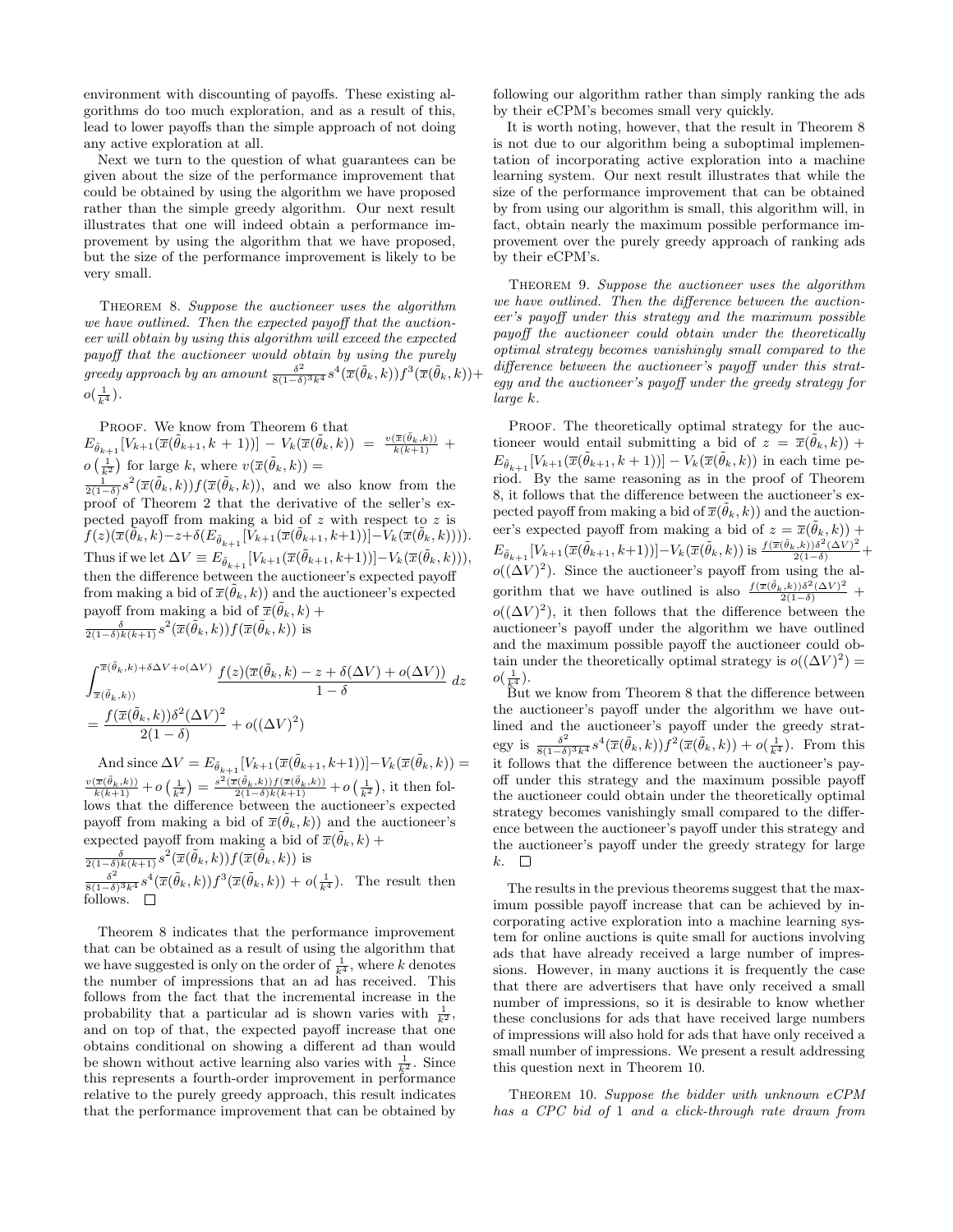a beta distribution with parameters  $\alpha$  and  $\beta$ . Also suppose that this bidder's expected eCPM is  $\omega$  and the standard deviation in this bidder's true eCPM is  $\gamma\omega$ . Then the difference between the maximum possible payoff the auctioneer could obtain under the theoretically optimal strategy and the auctioneer's payoff from the greedy strategy is no greater than  $\delta^2 \gamma^8 \omega^6 \overline{f}^3$  $\frac{\delta^2 \gamma^2 \omega^3 f}{8(1-\delta)^3(1-\omega)^2}$ , where f denotes the supermum of  $f(\cdot)$ .

The proof of Theorem 10 is lengthy and relegated to the appendix of the full version of the paper [23]. Theorem 10 presents bounds on the maximum performance improvement that can be achieved over the purely greedy strategy by using active learning, but it is not immediately clear from this result whether these bounds imply there are significant limitations on the performance improvement that can be achieved by using active learning. We thus seek to shed some light on this under empirically realistic values of the parameters.

If the typical eCPM bids for the winning advertisers in an auction are roughly  $\xi\omega$ , then the auctioneer's total payoff for the game will be roughly  $\frac{\xi\omega}{1-\delta}$ , and the result in Theorem 10 indicates that the maximum percentage increase in expected payoff that one can achieve as a result of using the theoretically optimal strategy rather than the greedy strategy is on the order of  $100\% \frac{\delta^2 \gamma^8 \omega^5 \bar{f}^3}{85(1-\delta)^2(1-\delta)^2}$  $\frac{\delta^2 \gamma^6 \omega^6 f^4}{8\xi(1-\delta)^2(1-\omega)^2}.$ 

Furthermore, if the typical eCPM bids for the highest competing advertisers in an auction are roughly  $\xi \omega$ , then  $\overline{f}$  is likely to also be on the order of  $\frac{1}{\xi\omega}$ . This holds, for example, if the highest competing eCPM bids are drawn from a lognormal distribution, as the largest value of the density of a lognormal distribution with parameters  $\mu$  and  $\sigma^2$  is equal to  $\frac{c(\sigma^2)}{\xi \omega}$ , where  $\xi \omega$  is the expected value of the lognormal distribution and  $c(\sigma^2) \equiv \frac{e^{\sigma^2}}{\sqrt{2\pi\sigma^2}}$  is a constant that depends only on  $\sigma^2$ . Furthermore  $c(\sigma^2)$  is likely to be close to 1 for realistic values of  $\sigma^2$  since  $c(\sigma^2) \in [0.93, 1.09]$  for values of  $\sigma^2 \in [0.2, 1]$ . The lognormal distribution is a realistic representation of the distribution of highest competing bids in online auctions since both [27] and [33] have noted that the distribution of highest bids can be well-represented by a lognormal distribution using data from sponsored search auctions at Yahoo!.

By using the facts that the value of  $\overline{f}$  is likely to be on the order of  $\frac{1}{\xi\omega}$  and the maximum percentage increase in expected payoff that one can achieve as a result of using the theoretically optimal strategy rather than the greedy strategy is on the order of  $100\% \frac{\delta^2 \gamma^8 \omega^5 \bar{f}^3}{85(1-\delta)^2(1-\delta)^2}$  $\frac{\delta^2 \gamma^{\omega} \omega^{\omega} f}{8 \xi (1-\delta)^2 (1-\omega)^2}$ , it then follows that the maximum percentage increase in expected payoff that one can achieve as a result of using the theoretically optimal strategy rather than the greedy strategy is on the order of  $100\% \frac{\delta^2 \gamma^8 \omega^2}{864(1-\delta)^2}$  $\frac{\delta^2 \gamma^6 \omega^2}{8\xi^4 (1-\delta)^2 (1-\omega)^2}.$ 

There is empirical evidence that indicates that the typical click-through rates for ads in online auctions tend to be on the order of  $\frac{1}{100}$  or  $\frac{1}{1000}$  [10], so  $(1-\omega)^2$  will be very close to 1 and  $\omega^2$  is likely to be less than 10<sup>-4</sup> (for search ads) or 10<sup>-6</sup> (for display ads). Furthermore, even for a brand new ad, the typical errors in a machine learning system's predictions are unlikely to exceed 30% of the true click-through rate of the ad, so  $\gamma \leq 0.3$  is likely to hold in most practical applications. Finally,  $\xi$  is a measure of by how much the highest bid in an auction exceeds the typical eCPM bid of an average ad in the auction. Since there are normally hundreds of ads competing in online auctions, it seems that one can conservatively estimate that  $\xi \geq 3$  is likely to hold in most real-world online auctions.

By combining the estimates in the previous paragraph, it follows that  $100\% \frac{\gamma^8 \omega^2}{854(1-\gamma)}$  $\frac{\gamma^{\omega}\omega^2}{8\xi^4(1-\omega)^2}$  will almost certainly be less than  $10^{-9}\%$  in search auctions and  $10^{-11}\%$  in display auctions. Now if  $\delta \leq 0.9999$ ,  $\frac{\delta^2}{\delta(1-\delta)}$  $\frac{\delta^2}{(1-\delta)^2}$  will be no greater than 10<sup>8</sup>, and if  $\delta \le 0.99999, \frac{\delta^2}{\delta}$  $\frac{\delta^2}{(1-\delta)^2}$  will be no greater than  $10^{10}$ . Thus even for values of  $\delta$  that are exceedingly close to 1  $(\delta = 0.9999$  for search ads and  $\delta = 0.99999$  for display ads),  $100\% \frac{\gamma^8 \omega^2}{864(1-\gamma)}$  $\frac{\gamma^8 \omega^2}{8\xi^4 (1-\omega)^2} \frac{\delta^2}{(1-\delta)^2}$  $\frac{\delta^2}{(1-\delta)^2}$  will be no greater than 0.1%. Thus as long as  $\delta \leq 0.9999$  (or  $\delta \leq 0.99999$  for display auctions), the bound given in Theorem 10 guarantees that under empirically realistic scenarios, the maximum possible performance improvement that can be achieved by incorporating active learning into a machine learning system is at most a few hundredths of a percentage point. This is a finite sample result that does not require a diverging number of impressions in order to hold.

## 6. SIMULATIONS

The results of the previous section suggest that the overall benefit that can be obtained by incorporating active exploration into a machine learning system in an auction environment is exceedingly small. We now seek to empirically verify that the benefit that can be obtained from active exploration is indeed quite small by conducting simulations under some empirically realistic scenarios.

To do this, we consider a scenario in which there is a repeated auction in which a cost-per-click (CPC) bidder competes against a CPM bidder in each auction. The CPC bidder has a CPC bid of 1 and a fixed unknown click-through rate for all periods that is a random draw from the beta distribution with parameters  $\alpha_C$  and  $\beta_C$ . The CPM bidder's CPM bid varies from period to period, and in each period we assume that the CPM bidder's CPM bid is a random draw from the beta distribution with parameters  $\alpha_M$  and  $\beta_M$ . We let  $f(\cdot)$  denote the probability density function corresponding to this distribution. Throughout we assume that payoffs are discounted at a rate of  $\delta = 0.9995$  and that there are  $T = 10000$  time periods.

While the CPM bidder's bid is drawn from the same distribution in every period, the auctioneer's beliefs about the distribution from which the CPC bidder's click-through rate is drawn changes over time. In particular, just before the auction in period  $t$ , the auctioneer believes that the CPC bidder's true click-through rate is a random draw from the beta distribution with parameters  $\alpha_{t,C}$  and  $\beta_{t,C}$  where  $\alpha_{t,C}$ is equal to  $\alpha_C$  plus the number of clicks the CPC bidder has received so far and  $\beta_{t,C}$  is equal to  $\beta_C$  plus the number of times the CPC bidder's ad was shown but did not receive a click.

We compare total social welfare under two possible scenarios. The first scenario we consider is a standard ranking algorithm in which the ads are ranked purely on the basis of their expected eCPM bids. The second scenario we consider is one in which the CPC bidder makes a bid of the form  $\overline{x}_t + \frac{\delta(1-\delta^{T-t})}{2(1-\delta)} \frac{\alpha_{t,C}\beta_{t,C}}{(\alpha_{t,C}+\beta_C)^2(\alpha_{t,C})}$  $\frac{\alpha_{t,C} \mu_{t,C}}{(\alpha_{t,C} + \beta_C)^2 (\alpha_{t,C} + \beta_{t,C} + 1)^2} f(\overline{x}_t)$  for the CPC bidder in each period t, where  $\overline{x}_t$  denotes the CPC bidder's expected click-through rate just before the auction in period  $t$ , and the CPM bidder bids in the same way as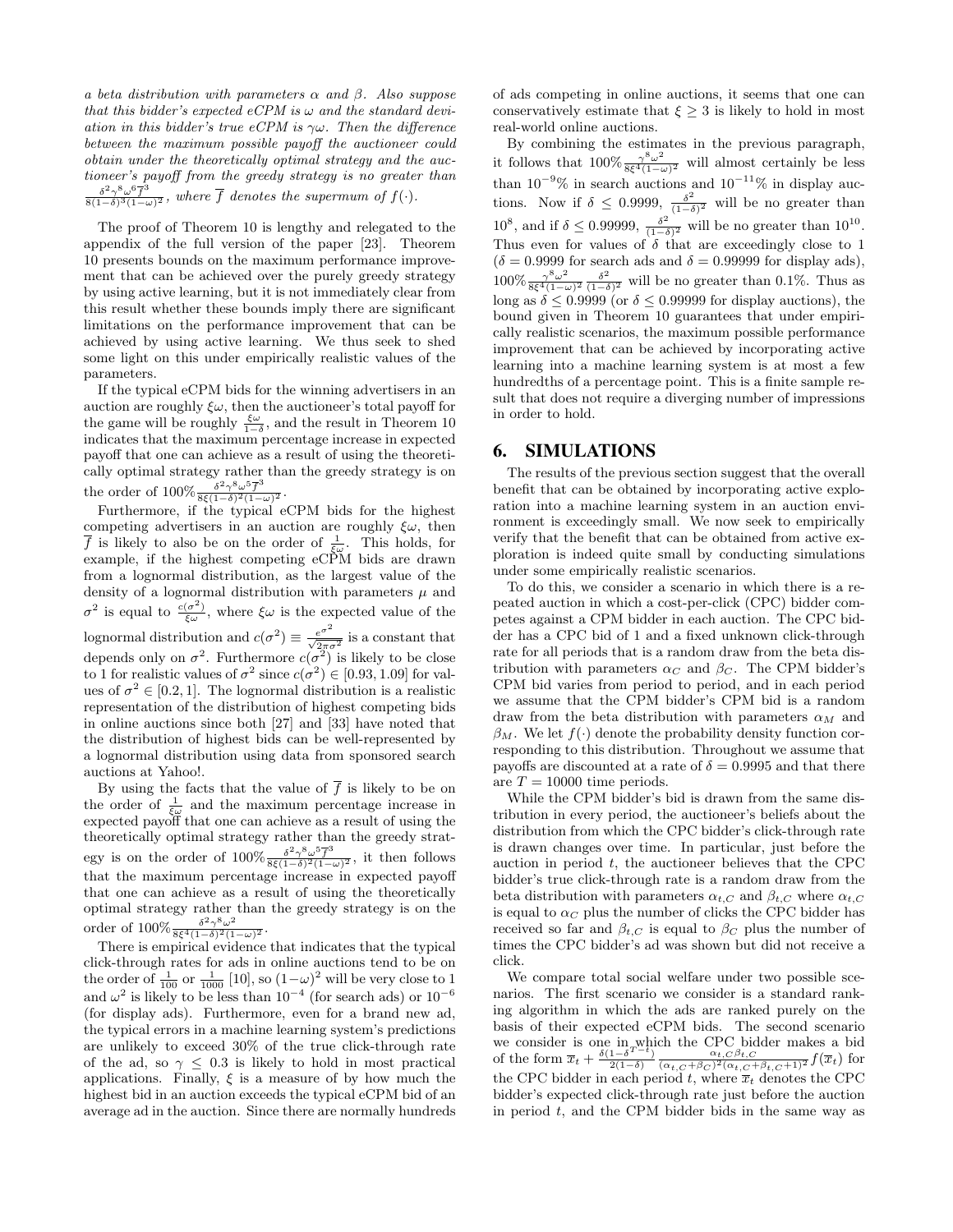in the first scenario. This second scenario corresponds to adding a term equal to the value of learning to the CPC bidder's expected eCPM bid in the game with finite time horizons.

Throughout we focus on scenarios that are motivated by empirical evidence on the likely expected click-through rates for ads in online auctions. In particular, since empirical evidence indicates that the typical click-through rates for ads in online auctions tend to be on the order of  $\frac{1}{100}$  or  $\frac{1}{1000}$  [10], we focus on situations in which the expected click-through rate of the CPC bidder is small. Thus in all the simulations we conduct, we assume that the CPC bidder's expected clickthrough rate is on the order of  $\frac{1}{100}$ . We further assume that the CPM bidder's expected CPM bid is also on the order of  $\frac{1}{100}$  in each auction.

Similarly, since it is unlikely that there will be substantial errors in the estimate of a new ad's predicted click-through rate, we also focus on situations in which there is only moderate uncertainty in the click-through rate of a new ad. In particular, throughout we consider distributions of the CPC bidder's bid such that the standard deviation in the advertiser's click-through rate is no greater than 20 or 30% of the expected value. However, since there is likely to be considerable variation in the distribution of competing CPM bids that an advertiser faces, we focus on distributions of the CPM bidder's bid for which the variance in this bid is quite substantial.

| Conditions                                                   | Efficiency Increase         |
|--------------------------------------------------------------|-----------------------------|
| $\alpha_C = 10, \beta_C = 1000, \alpha_M = 2, \beta_M = 100$ | $-0.0011\%$<br>$(0.0149\%)$ |
| $\alpha_C = 10, \beta_C = 1000, \alpha_M = 2, \beta_M = 200$ | $-0.010\%$<br>$(0.032\%)$   |
| $\alpha_C = 20, \beta_C = 2000, \alpha_M = 2, \beta_M = 100$ | $0.0086\%$<br>(0.0087%)     |
| $\alpha_C = 20, \beta_C = 2000, \alpha_M = 2, \beta_M = 200$ | 0.013%<br>(0.017%)          |

Table 1: Average percentage increase in efficiency from incorporating active learning into a machine learning system (with standard errors in parentheses) after 2500 simulations. None of these results are statistically significant at the  $p < .05$  level.

Table 1 reports the results of the simulations that we have conducted. The conclusions from these simulations are striking. While we have conducted enough simulations to estimate the efficiency gain that can be obtained from adding active exploration to within a few hundredths of a percentage point, none of the resulting estimated efficiency gains realized in Table 1 are statistically significant. Indeed one can conclude from all of these simulations that the maximum possible efficiency gain that could be achieved in these settings is at most a few hundredths of a percentage point. These empirical results provide further support for our theoretical conclusions that the value of adding active exploration to a machine learning system in an auction setting is exceedingly small.

The reason for the results observed in Table 1 is that an optimal exploration algorithm in these auction settings will only do a tiny additional amount of exploration compared to a purely greedy strategy of simply always submitting a bid for the CPC bidder equal to the CPC bidder's bid. For instance, for the first simulation considered in Table 1, the incremental increase in an advertiser's bid in the first period of the game as a result of active exploration is only 3.6%, implying only about a 1.3% increase in the probability that the CPC bidder will be shown as well as only about a 1.8% increase in expected payoff conditional on the auctioneer showing a different ad under active exploration than under the purely greedy strategy. Thus the incremental expected payoff increase that can be achieved by incorporating active exploration into an existing machine learning system in this auction setting is at most a few hundredths of a percentage point.

The results in Table 1 make use of distributions that we regard as empirically realistic in the sense that there is a realistic amount of uncertainty about the click-through rate of the CPC bidder as well as a realistic amount of variation in the distribution of competing CPM bids. It is worth noting that if one relaxes the requirement that there be a realistic amount of uncertainty about these variances, then it is possible for the algorithm we have proposed to substantially outperform the purely greedy strategy of simply making a bid for the CPC bidder that always equals the CPC bidder's expected eCPM. In particular, if we instead assume that there is substantially more uncertainty about the CPC bidder's bid than we have assumed in the simulations in Table 1 and we also assume that there is substantially less variance in the distribution of competing CPM bids than we have allowed for in Table 1, then there will be considerably greater benefits to adding active exploration because there is both more to learn about the CPC bidder's true eCPM bid as well as less exploration that will take place for free solely due to random variation in the competing bids. In this case, there may well be significant benefits to adding active exploration to a machine learning system.

| Conditions                                                   | Efficiency Increase    |
|--------------------------------------------------------------|------------------------|
| $\alpha_C = 2, \beta_C = 200, \alpha_M = 15, \beta_M = 1000$ | $0.70\%$<br>$(0.13\%)$ |
| $\alpha_C = 5, \beta_C = 500, \alpha_M = 15, \beta_M = 1000$ | $0.20\%$<br>$(0.06\%)$ |

Table 2: Average percentage increase in efficiency from incorporating active learning into a machine learning system (with standard errors in parentheses) after 5000 simulations. These results are all statistically significant at the  $p < .001$  level.

Table 2 reports the results of simulations that were conducted using distributions in which there is substantially more uncertainty about the CPC bidder's click-through rate and substantially less variance in the CPM bidder's competing CPM bid than in the distributions considered in Table 1. These simulations indeed reveal statistically significant efficiency gains as a result of active exploration. Nonetheless it is worth noting that the efficiency gains reported in Table 2 are still fairly small. Even when we make assumptions that bias the case in favor of active exploration being important, none of the efficiency gains reported in Table 2 are greater than a few tenths of a percentage point.

### 7. CONCLUSIONS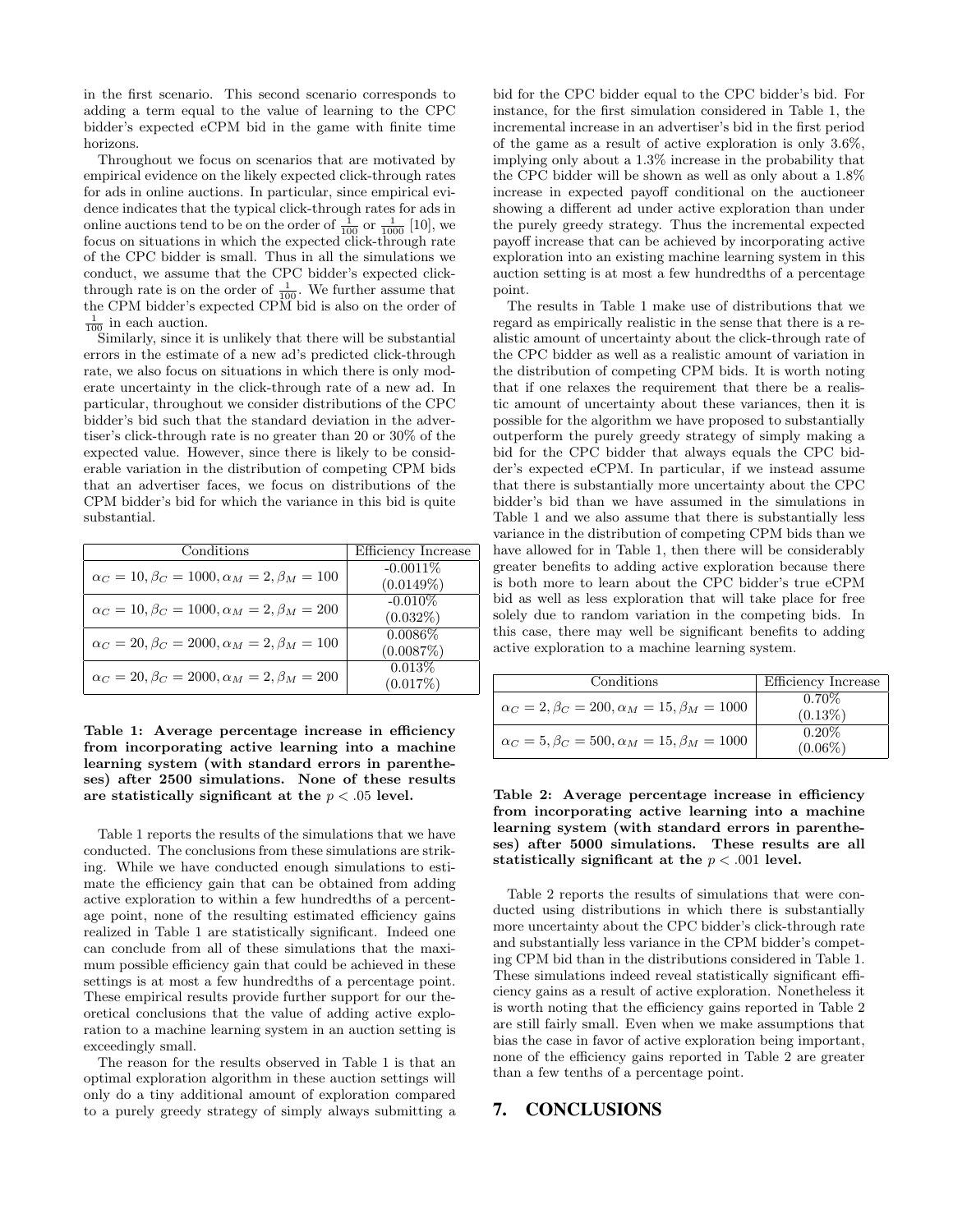In online auctions there may be value to exploring ads with uncertain eCPM's to learn about the true eCPM of the ad and be able to make better ranking decisions in the future. But the online auction setting is very different from standard multi-armed bandit problems in the sense that there may be tremendous variation in the quality of competition that an advertiser with unknown eCPM faces in an auction, and as a result there will typically be plenty of free opportunities to explore an ad with uncertain eCPM in auctions where there simply are no ads with eCPM bids that are known to be high.

We have presented a model of the explore/exploit problem in online auctions that explicitly considers this random variation in competing bids that is present in real auctions. We find that the optimal solution for ranking the ads in this setting is dramatically different than the optimal solution in standard multi-armed bandit problems, and in particular, that the optimal amount of active exploration that results is considerably smaller than in standard multi-armed bandit problems. This in turn implies that the improvement in the auctioneer's expected payoff that can be achieved by adding active learning to a machine learning system in online auctions is also exceedingly small. Thus while it is theoretically possible to improve performance by incorporating active learning into a machine learning system for online auctions, in a practical exchange environment, a purely greedy strategy of simply ranking the ads by their expected eCPM's is likely to lead to nearly as strong a performance as any other conceivable strategy.

The model we have used in this paper considers a simple situation in which there a single advertiser with unknown eCPM that competes in each period against an advertiser with known eCPM whose eCPM bid is a random draw from some distribution. But our conclusions about the value of learning are not restricted to this simple model. In the full version of the paper [23] we present a variety of more complicated models including models in which there are multiple advertisers with unknown eCPMs who need to be ranked as well as models in which there is correlation between the unknown eCPMs of multiple different advertisers and information from showing one advertiser can help one refine one's estimate of the eCPM for some other advertiser. The substantive conclusions in this paper about the optimal bidding strategies and the value of learning all extend to a these more complicated models, so we expect our conclusion that about the value of active learning being quite small in a practical exchange environment to be robust to a variety of natural extensions of the model.

# 8. ACKNOWLEDGMENTS

We thank Joshua Dillon, Pierre Grinspan, Chris Harris, Tim Lipus, Mohammad Mahdian, Hal Varian, and Martin Zinkevich for helpful comments and discussions.

#### 9. REFERENCES

- [1] D. Agarwal, B.-C. Chen, and P. Elango. Explore/exploit schemes for web content optimization. In Proceedings of the 9th Industrial Conference on Data Mining (ICDM), pages 1–10, 2009.
- [2] P. Aghion, P. Bolton, C. Harris, and B. Jullien. Optimal learning by experimentation. Review of Economic Studies, 58(4):621–654, 1991.
- [3] P. Aghion, M. P. Espinosa, and B. Jullien. Dynamic duopoly with learning through market experimentation. Economic Theory, 3(3):517–539, 1993.
- [4] N. Anthonisen. On learning to cooperate. Journal of Economic Theory, 107(2):253–287, 2002.
- [5] P. Auer, N. Cesa-Bianchi, and P. Fischer. Finite-time analysis of the multi-armed bandit problem. Machine Learning, 47(2-3):235–256, 2002.
- [6] P. Auer, N. Cesa-Bianchi, and P. Fischer. The nonstochastic multi-armed bandit problem. SIAM Journal on Computing, 32(1):48–77, 2003.
- [7] M. Babaioff, Y. Sharma, and A. Slivkins. Characterizing truthful multi-armed bandit mechanisms. In Proceedings of the 10th ACM Conference on Electronic Commerce (EC), pages 79–88, 2009.
- [8] A. Banerjee and D. Fudenberg. Word-of-mouth learning. Games and Economic Behavior, 46(1):1–22, 2004.
- [9] J. S. Banks and R. K. Sundaram. Denumerable-armed bandits. Econometrica, 60(5):1071–1096, 1992.
- [10] E. Bax, A. Kuratti, P. McAfee, and J. Romero. Comparing predicted prices in auctions for online advertising. International Journal of Industrial Organization, 30(1):80–88, 2011.
- [11] D. Bergemann and J. Välimkäki. Learning and strategic pricing. Econometrica, 64(5):1125–1149, 1996.
- [12] D. Bergemann and J. Välimkäki. Market diffusion with two-sided learning. RAND Journal of Economics, 28(4):773–795, 1997.
- [13] D. Bergemann and J. Välimkäki. Experimentation in markets. Review of Economic Studies, 67(2):213-234, 2000.
- [14] D. Bergemann and J. Välimkäki. Stationary multi-choice bandit problems. Journal of Economic Dynamics and Control, 25(1):1585–1594, 2001.
- [15] P. Bolton and C. Harris. Strategic experimentation. Econometrica, 67(2):349–374, 1999.
- [16] M. Brezzi and T. L. Lai. Optimal learning and experimentation in bandit problems. Journal of Economic Dynamics and Control, 27(1):87–108, 2002.
- [17] S. Callander. Searching for good policies. American Political Science Review, 105(4):643–662, 2011.
- [18] N. R. Devanur and S. M. Kakade. The price of truthfulness for pay-per-click auctions. In Proceedings of the 10th ACM Conference on Electronic Commerce  $(EC)$ , pages 99–106, 2009.
- [19] A. Fishman and R. Rob. Experimentation and competition. Journal of Economic Theory, 78(2):299–320, 1998.
- [20] D. Gale. What have we learned from social learning? European Economic Review, 40(3-5):617–628, 1996.
- [21] D. Gale and R. W. Rosenthal. Experimentation, imitation, and stochastic stability. Journal of Economic Theory, 84(1):1–40, 1999.
- [22] J. C. Gittins. Bandit processes and dynamic allocation indices. Journal of the Royal Statistical Society, Series B, 41(2):148–177, 1979.
- [23] P. Hummel and R. P. McAfee. Machine learning in an